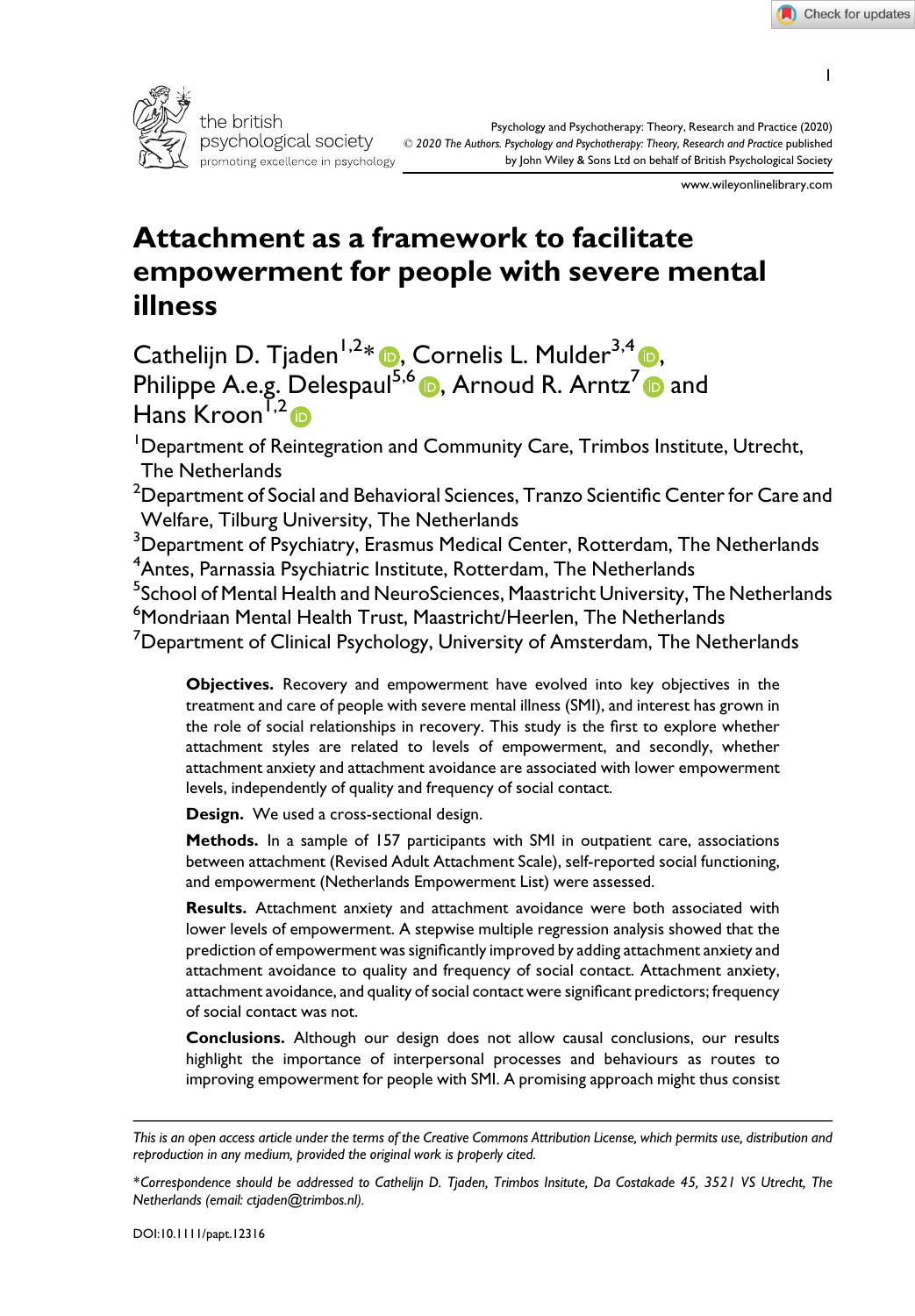#### 2 Cathelijn D. Tjaden et al.

of securing attachment bonds with significant others so that the self and the other are perceived as reliable resources. Our findings also feature the importance of reciprocity and equality in social relationships. Taken together, our study emphasizes the value of social, contextualized interventions in recovery work for people with SMI.

## Practitioner points

- Working towards attachment safety in interpersonal relations may be important in recovery-oriented treatment and care for people with severe mental illness (SMI).
- Helping people with SMI to recognize and change how they tend to relate themselves to others may promote engagement and effectiveness of recovery-oriented treatment and care.
- Reciprocity and equality in social relationships as vital complements to the more one-sided nature of 'standing alongside' and offering support may be important requisites for empowerment.

Traditionally, severe mental illnesses (SMI) were considered chronic diseases with relapsing or deteriorating symptoms and poor prognoses (Bellack, 2005). Recovery was perceived as a medical outcome defined by remission of mental health symptoms and return to normality (Soundy et al., 2015). However, the consumer movement has stimulated a focus on a broadened definition of recovery within the mental health services (Slade, 2009). Here, recovery is conceptualized as 'a personal, unique process of changing one's attitudes, values, feelings, goals, skills, and/or roles', and 'a way of living a satisfying, hopeful, and contributing life even within the limitations caused by illness' (Anthony, 1993). The evidence for recovery practices and outcomes is increasing rapidly (Leamy, Bird, Le Boutillier, Williams, & Slade, 2011; Slade, 2009), and the enhancement of recovery is evolving into a key aspect of international mental health policies (see Slade et al., 2014). Recovery orientation in mental health care is now a fundamental principle of the World Health Organization's Comprehensive Action Plan for Mental Health (WHO, 2013).

Empowerment is a key aspect of recovery from SMI (Davidson, O'Connell, Tondora, Lawless, & Evans, 2005; Leamy et al., 2011). It refers to a learning process focused on restoring a sense of self-determination in everyday life by improving individuals' levels of choice, influence, and control (Perkins & Zimmerman, 1995; Rappaport, 1981). The mental healthcare culture is moving towards more equitable and collaborative approaches with the ethic of empowering patients to make informed decisions (Anderson & Funnell, 2005; Barr et al., 2015). Empowered mental health consumers have a good selfesteem, use health services more effectively, have improved abilities to manage their disease, and adopt healthier behaviour (Aujoulat, d'Hoore, & Deccache, 2007; Halvorsen et al., 2020; Linhorst & Eckert, 2003; Linhorst, Hamilton, Young, & Eckert, 2002; Wallerstein, 2006). Moreover, they believe to be self-efficacious and are optimistic about the future (Corrigan et al., 1999a). Importantly, as well as an individual focus, empowerment entails a group dimension focused on the social and relational context of the process (Cattaneo & Chapman, 2010; Mezzina et al., 2006; Tew et al., 2012; Topor, Borg, Di Girolamo, & Davidson, 2011). Indeed, according to its working definition, empowerment does not occur in the individual alone, but includes a sense of connectedness with other people (Chamberlin, 1997; Leamy et al., 2011).

As a result, there is an increased interest in social relationships as a way to empower people within their own environment. In fact, social relationships and interactions have been identified as key agents of change in recovery (Corrigan & Phelan, 2004; Priebe, Burns, & Craig, 2013; Schön, Denhov, & Topor, 2009) and it has been found that at least one relationship that provides hope and encouragement is a critical factor in the process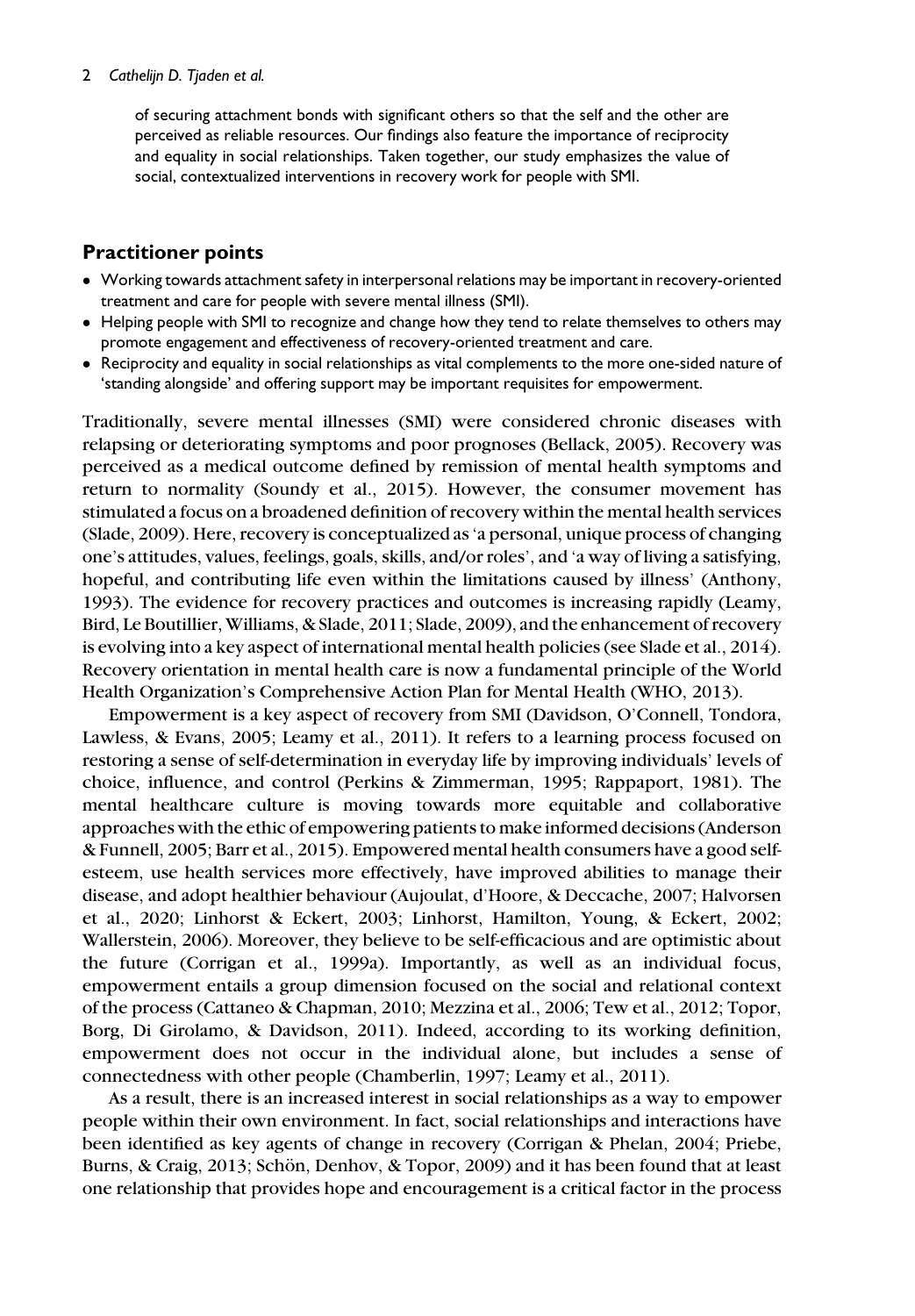of recovery (Spaniol, Wewiorski, Gagne, & Anthony, 2002). This highlights the important task of mental health services to facilitate patient's connectedness with others in a way that contributes to a social environment within which recovery and empowerment processes can take place.

However, people with SMI often experience difficulty in developing and maintaining social relationships (Davidson, Borg, et al., 2005; Whitley & Drake, 2010). Over half of them report feeling lonely (Perese & Wolf, 2005), they have fewer close relationships (Koenders, de Mooij, Dekker, & Kikkert, 2017) and not all relationships and social interactions are experienced as positive or supportive (Boydell, McKenzie, Van Os, & Murray, 2002; Tew et al., 2012; Yanos, Rosenfield, & Horwitz, 2001). Moreover, the emotional atmosphere within social relationships is found to be important: the risk of relapse can be greatly increased by a high level of expressed emotion (defined as intrusive over-involvement or consistent patterns of criticism and hostility; Hooley, 2007). So although it is increasingly recognized that social factors are important to the process of empowerment, it remains unclear how individuals with SMI and their significant others can be supported in changing the characteristics of their relationship such that their interactions offer opportunities for support, engagement, and empowerment.

Attachment theory might provide a promising theoretical framework to enhance understanding in how to create such empowering interactions and support the development of positive relationships. Attachment theory proposes that one's interpersonal relating styles emerge from early experiences with primary caregivers. As a child ages, internal working models about the self and others are developed, representing internalized beliefs and expectations in relationships. These models characterize attachment styles, and guide emotions, motives, and goals in interpersonal situations (Ainsworth & Bell, 1970; Bowlby, 1958, 1969). Attachment styles are assumed to be stable over time but recent research shows that they can change, according to context and recent experiences (Gillath & Karantzas, 2019; Kinley & Reyno, 2013; Levy et al., 2006; Mikulincer & Shaver, 2007a, 2007b).

Attachment is conceptualized in terms of two independent dimensions that underlie internal working models: attachment anxiety and attachment avoidance (Brennan, Clark, & Shaver, 1998). The dimension of attachment anxiety is also referred to as the model of self and is associated with a negative self-perception and an excessive need to be approved by others. Attachment avoidance is referred to as the model of the other, and reflects the extent to which a person distrusts the goodwill of other people, and strives to maintain behavioural independence and emotional distance (Bartholomew & Horowitz, 1991; Shaver & Mikulincer, 2002).

An individual's location at the intersection of these two dimensions yields four attachment prototypes, see Figure 1 (Bartholomew & Horowitz, 1991). Prototypically secure individuals score low on both dimensions. They have positive images of the self as deserving love and support, and perceive the other as a source of comfort and assistance. In contrast, individuals with an insecure attachment style have high levels in one or both dimensions: they are preoccupied (high anxiety, low avoidance); dismissing-avoidant (low anxiety, high avoidance); or fearful-avoidant (high anxiety, high avoidance; Bartholomew & Horowitz, 1991; Berry, Barrowclough, & Wearden, 2007). Since Bowlby's influential work, a growing body of research has linked attachment insecurity to different forms of psychopathology (Alonso, Fernández, Fontanil, Ezama, & Gimeno, 2018; Crawford et al., 2007; Dagan, Facompré, & Bernard, 2018; Manning, Dickson, Palmier-Claus, Cunliffe, & Taylor, 2017), including serious psychiatric disorders (Berry, Barrowclough, & Wearden, 2008; Bucci, Emsley, & Berry, 2017; Dozier, Lomax, Tyrrell, &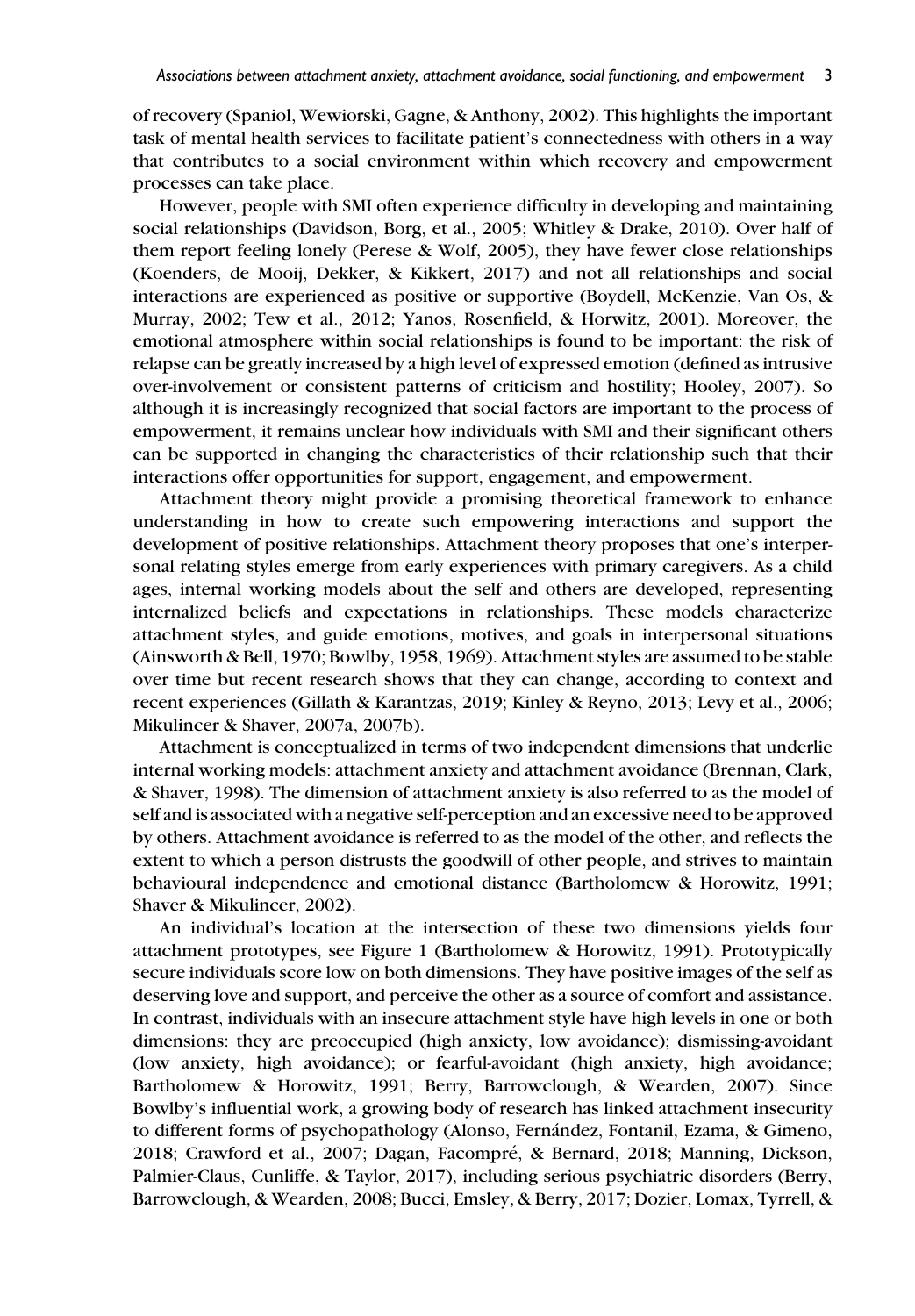#### 4 Cathelijn D. Tjaden et al.

Lee, 2001; Harder, 2014). However, even though research has linked attachment style with clinical outcomes, there has been little exploration of the potential link between attachment style and indicators of recovery.

Therefore, the present study intends to explore whether attachment theory can enhance our understanding of how to create social interactions within which recovery can take place by investigating the associations between attachment patterns and empowerment for people with SMI. Because attachment patterns shape individuals' beliefs about their environment through a sense of self and others, they might support shaping beneficial environments in which people with SMI feel empowered. Greater understanding of attachment processes can then be useful for patients, family, friends, and practitioners in facilitating recovery. We hypothesized that (1) prototypical insecure attachment styles are associated with lower levels of empowerment and that (2) the dimensions of attachment anxiety and attachment avoidance are associated with lower levels of empowerment, independently of quality and frequency of social contact.

# **Methods**

## Study design

This study has a cross-sectional design and is based on baseline data from a randomized controlled trial assessing the effectiveness of Resource Groups in Flexible Assertive Community Treatment (FACT) for people with SMI in the Netherlands. Details of the protocol are described elsewhere (Tjaden et al., 2019). FACT is the most widely used longterm outpatient care for people with SMI in the Netherlands.



Figure 1. Bartholomew's two dimensional, four-prototype model of adult attachment.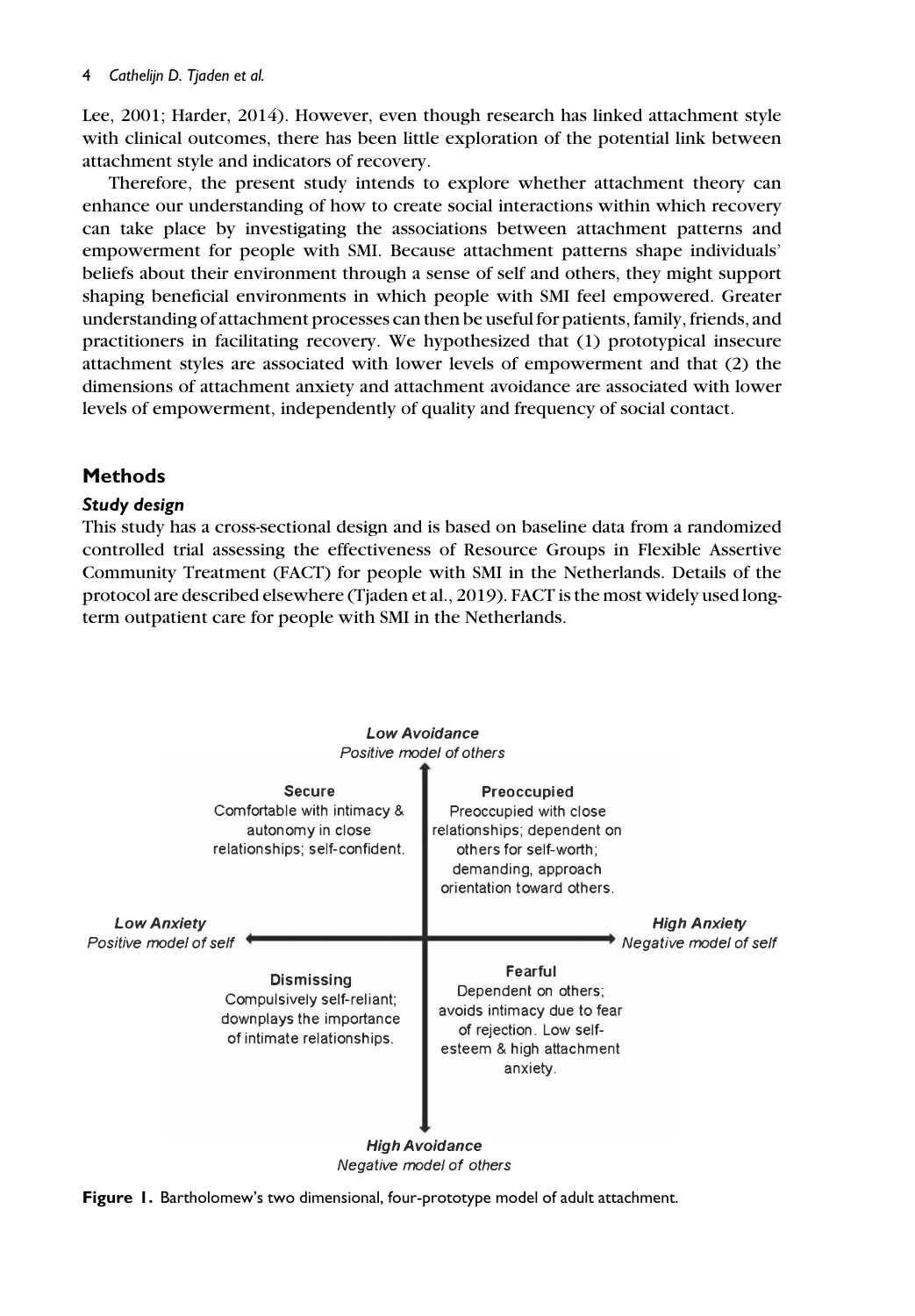## Procedures

Patients were recruited between September 2017 and February 2019 at nine mental health centres throughout the Netherlands. The study population consisted of patients aged between 18 and 65 who met the Dutch consensus criteria for SMI (Delespaul & van Weeghel, 2013) and were expected to be treated by the FACT team for more than 12 months. Patients entering a FACT team (i.e. during intake) and those who had already been treated by the FACT team for no more than 24 months were eligible. Patients were excluded if they were unable to understand Dutch and/or to sign for informed consent. Care providers in the FACT team informed eligible patients on the study and invited them for participation. An independent researcher checked the in- and exclusion criteria and scheduled an appointment for signing informed consent and a face-to-face assessment that lasted approximately 90 min. Participants received a gift voucher worth €15. Sociodemographic characteristics gathered during the interview included gender, age, marital status, education, employment status, and history of mental health and hospitalization.

#### **Material**

#### Empowerment

The Netherlands Empowerment List (NEL; Boevink, Kroon, Delespaul, & Van Os, 2016) is a 40-item self-report questionnaire for measuring empowerment. Items were generated from a narrative, qualitative analysis of the recovery process in people with SMI. The NEL contains six subscales: 'social support' (seven items); 'professional help' (four items); 'connectedness' (six items); 'confidence and purpose' (12 items); 'self-management' (five items); and 'caring community' (six items). A sample item from the 'confidence and purpose' scale is 'I decide how I control my life'. Respondents rate their agreement on a 5 point Likert-scale ranging from 1 (strongly disagree) to 5 (strongly agree). The NEL displayed good internal consistency, moderate convergent validity, and good discriminant validity (Boevink et al., 2016). For this study, the mean of the total score was used ( $\alpha$  = .92).

#### **Attachment**

The Revised Adult Attachment Scale (RAAS; Collins, 1996; Van Aken, van Bussel, & Wierdsma, 2017) is a 18-item self-report questionnaire intended to assess difficulties in adult attachment. The respondents answer items such as 'I often worry that other people don't really love me', on a 5-point Likert-scale ranging from 1 (not at all characteristic of me) to 5 (very characteristic of me). The scale consists of three subscales, each containing six items: 'close', 'depend', and 'anxiety' (Collins, 1996). The items of the 'close' and 'depend' subscales were reverse scored and averaged to form an overall index of the 'attachment avoidance' dimension (12 items) that reflects the degree to which individuals tend to avoid intimacy and interdependence with others ( $\alpha$  = .78). The 'anxiety' subscale comprises an index of the 'attachment anxiety' dimension (six items) that reflects the degree to which a person is worried about being rejected or unloved ( $\alpha$  = .84). Participants responded in terms of their general orientation towards close relationships (Collins & Feeney, 2000; Collins, Ford, Guichard, & Allard, 2006). The reliability of the RAAS is satisfactory to good (Collins, 1996; Collins & Feeney, 2004; Tait & Birchwood, 2004).

The two dimensions generate four prototypical attachment styles: secure, dismissive, preoccupied, and fearful. To this end, we z-transformed the scores so that the two dimensions cross at zero and the standard deviation equalizes the spread. See Collins and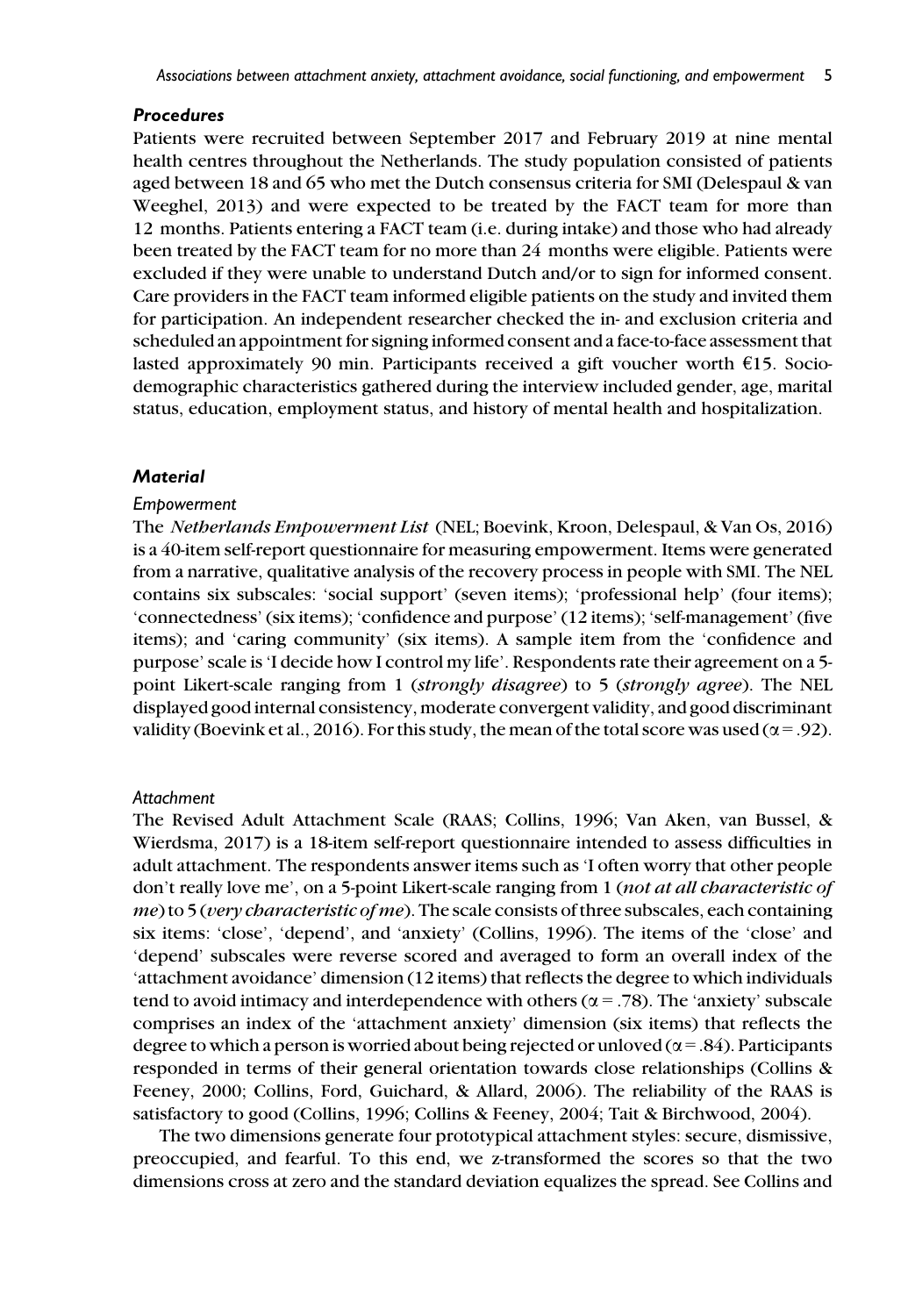#### 6 Cathelijn D. Tjaden et al.

Feeney (2004) for this procedure. While categorical representations are often used in a clinical setting, dimensional representations are preferred for research purposes (Fraley & Shaver, 2000). In this study, we used both representations of attachment in order to both appeal to a wide, clinical audience and obtain a deeper comprehension of the results. Figure 1, presented by Allison, Bartholomew, Mayseless, and Dutton (2008), shows the features and characteristics of the dimensional and categorical representations of attachment.

#### Frequency and quality of social contact

To obtain information on social functioning, subjects self-reported the frequency and quality of social contacts over the past 3 months for five different categories: 'family', 'friends', 'acquaintances', 'colleagues', and 'general'. Per category, the frequency of social contact was assessed on the basis of questions such as 'In the past 3 months, how frequently did you see your friends?'. Answers were rated on a 7-point scale ranging from 1 (daily) to 7 (not at all). The perceived quality of social contact per category was assessed on the basis of items such as 'In the past 3 months, it was pleasant to see my friends'. Answers were rated on a 5-point scale ranging from 1 (always) to 5 (never). If participants had indicated they had not seen their friends in the past 3 months, they did not fill in the questions on the quality of the contact. Participants who did not work did not fill in questions on contact with colleagues. Scores over the 5 groups were averaged to assess frequency ( $\alpha$  = .63) and quality of social contact ( $\alpha$  = .83).

## Data analysis

The data was stored using an online encrypted server (Jambo) and all analyses were performed using SPSS, version 25 (IBM). One participant quit the assessment after finishing under 10% of the questions; the data was removed. Before the hypotheses were tested, the following analyses were conducted. First, the data was checked, using boxplots for outliers and kurtosis and skweness z-scores for normal distributions. Second, we computed frequency distributions, and mean and standard deviations for the subjects' socio-demographic characteristics, empowerment, attachment style, and the frequency and quality of social contact. Last, to explore associations, we determined correlations between empowerment, attachment dimensions (i.e. anxiety and avoidance), and measurements of social functioning (i.e. frequency and quality of social contact).

To test the first hypothesis – whether prototypical insecure attachment styles are associated with lower levels of empowerment – we performed an univariate analysis of variance (ANOVA), comparing intergroup differences in attachment styles on empowerment. We then converted the attachment styles into dummy variables, with secure attachment style as the reference category, and used a linear regression to predict the empowerment score. For the second hypothesis, we used the dimensional representation of attachment. A hierarchal regression analysis was performed to determine whether the two attachment dimensions predicted empowerment scores, independently of frequency and quality of social contact. To this end, the measurements of social functioning (frequency and quality of social contact) were entered into the model in the first step, and attachment anxiety and attachment avoidance were entered in the second step. The level of statistical significance for all analyses was set at  $p < .05$ .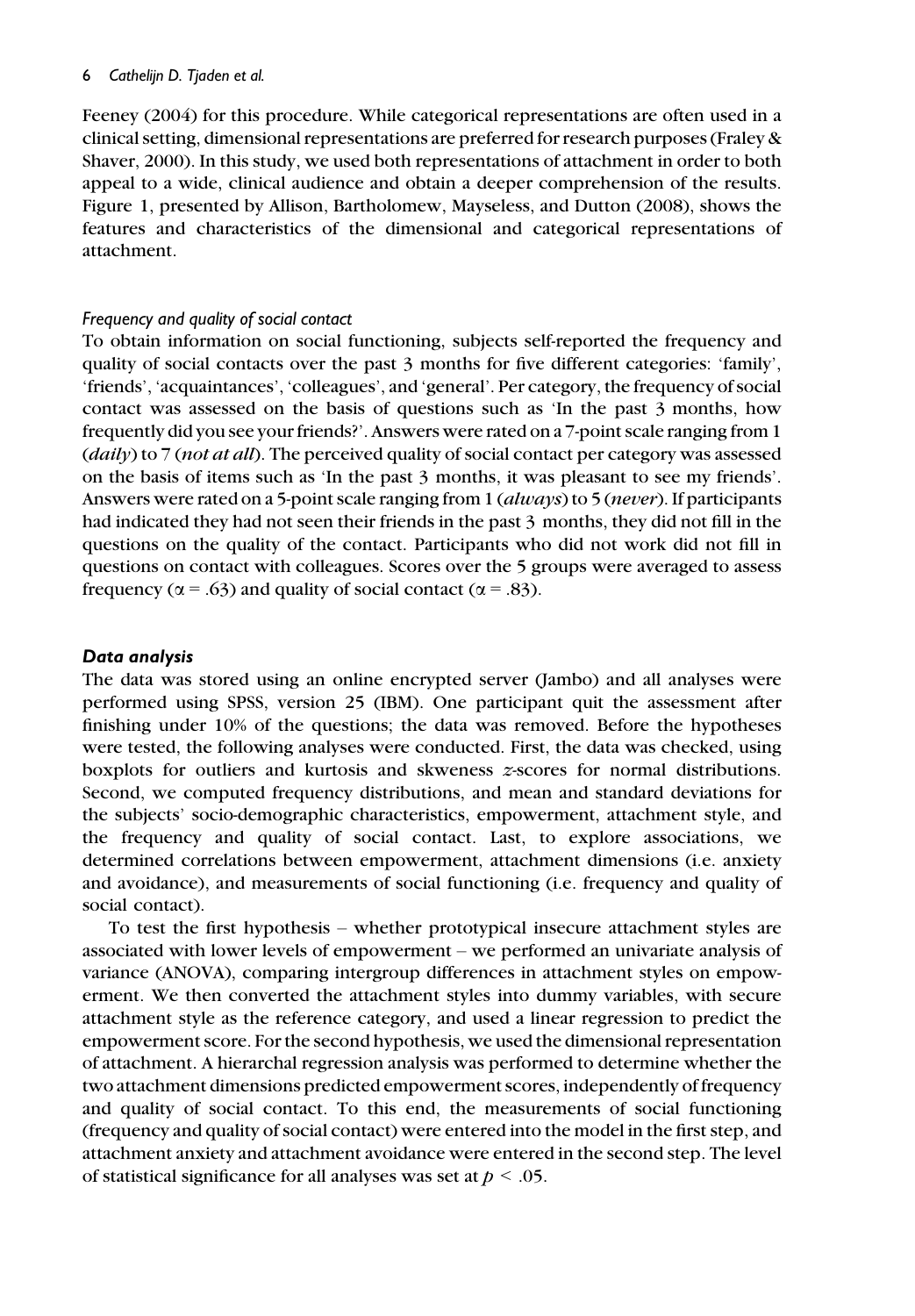## **Results**

## Sample characteristics

The definitive sample consisted of 157 participants aged 20–66 ( $M = 40.17$  years,  $SD = 11.2$ ), 93 (59%) male and 65 (41%) female. Thirty-three per cent of the sample had a partner and 45.6% had children. Most had been born in the Netherlands (79%). The highest completed educational level varied: 4.4% of the participants had not finished any education, 19.1% had completed primary school, 58.3% had finished secondary school, and 17.1% had finished college/university. Half of the participants (50.1%) of the participants were unemployed, 13.9% were in paid employment and 15.2% did volunteer work. Mean self-reported age at first contact with the mental health services was 28.3 years  $(SD = 12.7$ , range = 6–60), and mean self-reported duration of contact with these services was 8.1 years ( $SD = 7.45$ , range = 0.08–35.00). Seventy-three per cent of the sample had been hospitalized in their life, 23.3% of them more than three times.

#### Attachment style and empowerment

We first explored the correlation of some demographics (age, gender, education) with the mean NEL total score. As none of these were significant, we did not include these in the further analyses. To test the first hypothesis we divided participants into one of the four categorical attachment styles (Collins & Feeney, 2004). This produced 52 (32.9%) patients with a secure attachment style, 28 (17.7%) with a preoccupied attachment style, 23  $(14.6%)$  with a dismissive attachment style, and  $54 (34.2%)$  with a fearful attachment style. The mean NEL total score differed significantly between attachment styles  $(F_{3,153} = 10.12, p \le 0.001)$ . More specifically, the dummy regression showed that the empowerment scores of patients with a secure attachment style were significantly different from those of patients with a dismissive attachment style ( $\beta = -0.245 p \le 0.05$ ) and from those of patients with a fearful attachment style ( $\beta = -.500, p < .001$ ). See Figure 2.



Figure 2. Mean empowerment score (NEL) for the four prototypical attachment styles. Error bars represent 95% CI.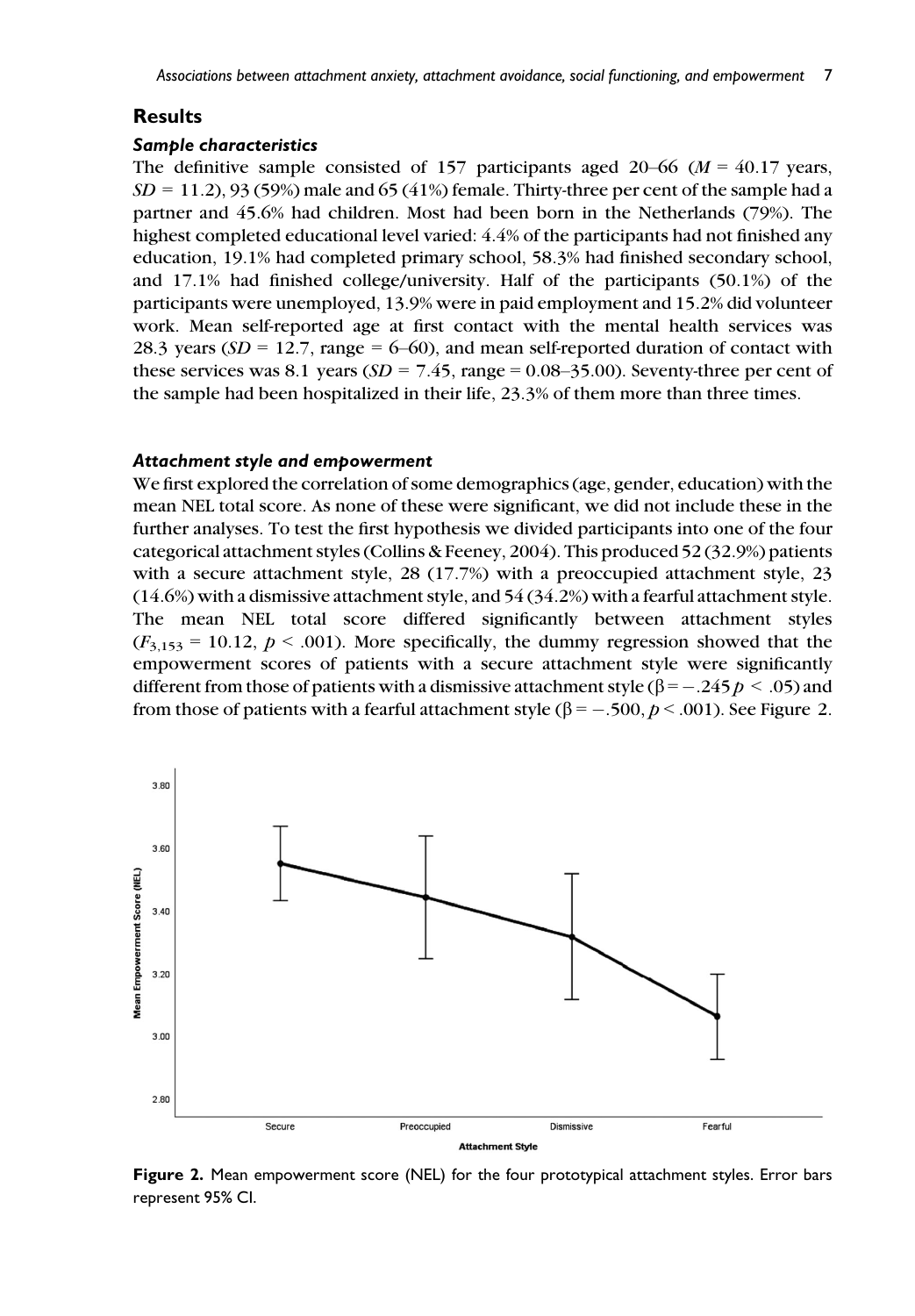## Attachment dimensions, social functioning, and empowerment

To test whether attachment anxiety and attachment avoidance would predict empowerment scores independent of the social functioning measures, we first explored correlations between the variables (Table 1). This showed that attachment anxiety and attachment avoidance were moderately correlated  $(r = .5)$ , indicating related but distinct aspects of the same construct. Attachment anxiety and avoidance were both significantly correlated with the mean NEL empowerment score. Quality of social contact was also significantly correlated with the mean NEL empowerment score, but frequency of social contact was not.

We next performed a hierarchal multiple linear regression to predict the mean empowerment score. Quality of social contact and frequency of social contact was entered in the first step, and attachment anxiety and avoidance were entered in the second step. As Table 2 shows, addition of the two dimensions of attachment significantly improved the prediction of empowerment. The final model explained 44.1% of the variance ( $R^2 = .455$ ; Adjusted  $R^2 = .441$ ;  $F_{4,151} = 31.51$ ,  $p < .001$ ). Quality of social contact was a significant predictor of empowerment ( $\beta$  = .50,  $p$  < .001), and attachment anxiety and attachment avoidance were negative significant predictors ( $\beta = -.19, p < .01$ ) and  $\beta = -16$ ,  $p < .05$  resp.). In neither model was frequency of social contact a significant predictor.

## **Discussion**

To the best of our knowledge, this is the first study to examine the relevance of attachment theory to facilitating empowerment in people with SMI. Our findings suggest that the incidence of insecure attachment patterns is high in people with SMI. They also showed an association between insecure attachment patterns and decreased empowerment. As expected, when entered in a regression model with quality and frequency of social contact, the two attachment dimensions– attachment anxiety and attachment avoidance – were significant predictors for empowerment scores. This indicates not only that attachment problems are highly prevalent, but that they may obstruct recovery-based social and societal interventions. To shape empowering social relationships, and to maximize engagement and the effectiveness of recovery-oriented treatment and care, people with SMI may therefore benefit from insights from attachment-oriented interventions.

Given the high predictive value of quality of contact to higher empowerment scores, our findings highlight the importance of creating social environments that facilitate empowerment processes. Rather than being a function of the frequency of social contacts and activities, such empowering environments seem to depend on their perceived quality. These findings are in line with a substantial body of research that argues for the need to include the social context in understanding, analysing, and responding to people's mental health difficulties (Dixon et al., 2009; Tew et al., 2012; Topor et al., 2006, 2011). They also show the key importance of positive social interactions in contributing to recovery in people with SMI (Chou & Chronister, 2012; Corrigan & Phelan, 2004). Moreover, previous evidence suggests that rather than focusing on increasing the number of social contacts and relationships, social interventions should emphasize their quality (Davidson, Borg, et al., 2005; Webber & Fendt-Newlin, 2017).

To build on this, our study sought to take a further step towards understanding how social relations are perceived as empowering by investigating attachment patterns. As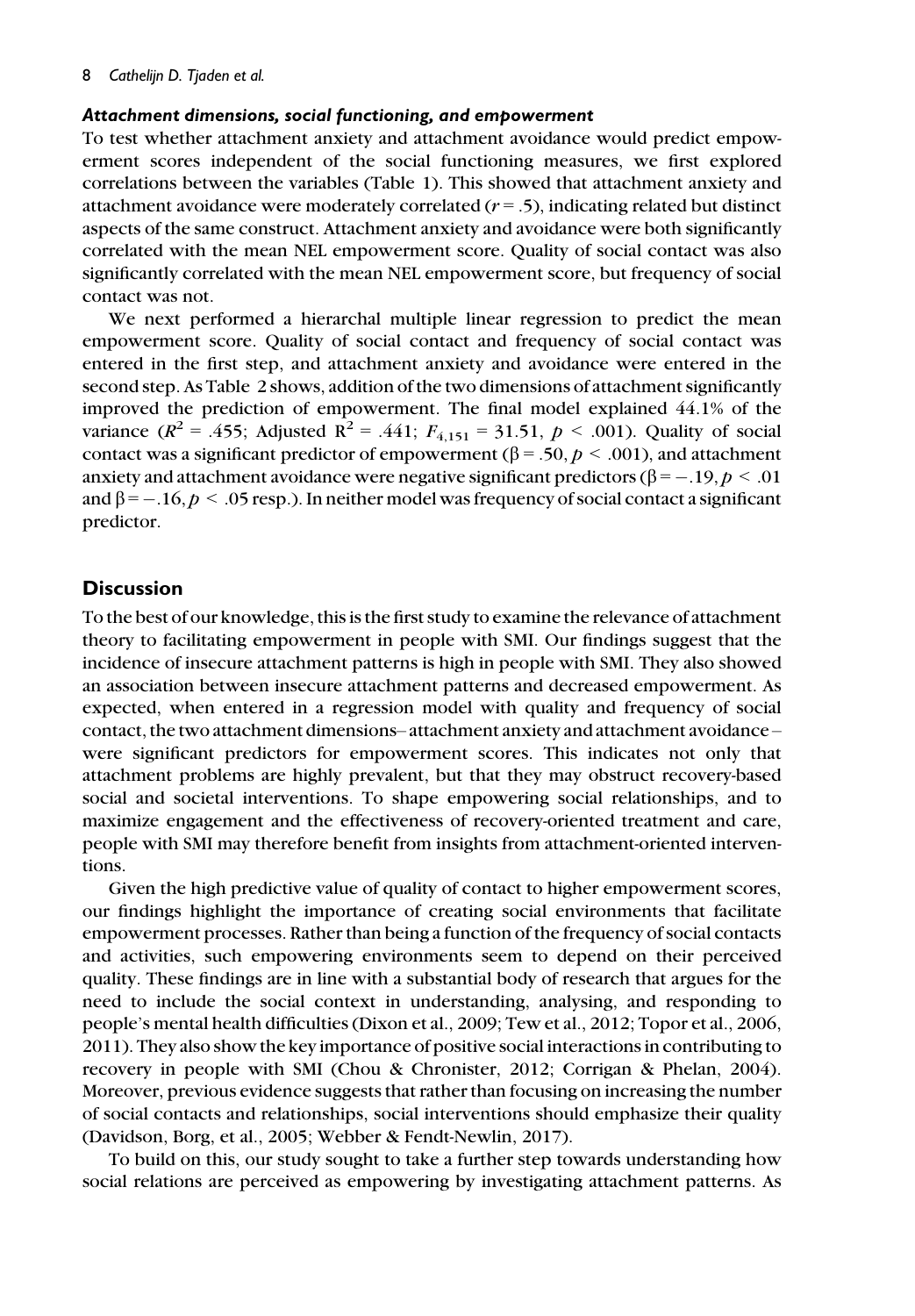| Variable                                                                                                                                                                    | $\overline{a}$  | <u>م</u>       | $\overline{a}$ | 卫             | $\mathbf{0}$ |                | 50            |           |            | 42              | $\ddot{\ast}$ | $\ddot{\mathbf{f}}$ | ᠯ        | ∾         |
|-----------------------------------------------------------------------------------------------------------------------------------------------------------------------------|-----------------|----------------|----------------|---------------|--------------|----------------|---------------|-----------|------------|-----------------|---------------|---------------------|----------|-----------|
| la Mean total score<br>Empowerment                                                                                                                                          |                 |                |                |               |              |                |               |           |            |                 |               |                     |          |           |
| Ib Confidence and purpose                                                                                                                                                   | $876***$        |                |                |               |              |                |               |           |            |                 |               |                     |          |           |
| Ic Social support                                                                                                                                                           | 726**           | .446**         |                |               |              |                |               |           |            |                 |               |                     |          |           |
| Id Caring community                                                                                                                                                         | .665**          | $435***$       | $.472**$       |               |              |                |               |           |            |                 |               |                     |          |           |
| le Connected-ness                                                                                                                                                           | 788**           | .604**         | $.553**$       | $405**$       |              |                |               |           |            |                 |               |                     |          |           |
| If Self-management                                                                                                                                                          | 798**           | $813**$        | $*800*$        | $.353**$      | $575**$      |                |               |           |            |                 |               |                     |          |           |
| Ig Prof help                                                                                                                                                                | $.376***$       | 133            | $.277***$      | $.247***$     | $313**$      | $.160**$       |               |           |            |                 |               |                     |          |           |
| 2 Attachment anxiety                                                                                                                                                        | $403**$         | $-312**$       | $-.372**$      | $-356**$      | $211**$      | $.330**$       | $-.126$       |           |            |                 |               |                     |          |           |
| 3 Attachment avoidance                                                                                                                                                      | $440**$         | $-348**$       | $-436**$       | $-271**$      | $.361**$     | $.276***$      | $-171$        | 497***    |            |                 |               |                     |          |           |
| 4 Attachment style <sup>a.b</sup>                                                                                                                                           |                 |                |                |               |              |                |               |           |            |                 |               |                     |          |           |
| 4a Safe                                                                                                                                                                     | $295***$        | $.246***$      | $.275***$      | $rac{18}{18}$ | 200          | $219***$       |               | $-692**$  | $-633**$   |                 |               |                     |          |           |
| 4b Preoccupied                                                                                                                                                              | 098             | 102            | 087            | $\frac{2}{3}$ | .128         | $\frac{6}{10}$ | 3             | $343**$   | $-29$   ** | $-325**$        |               |                     |          |           |
| 4c Dismissive                                                                                                                                                               | $-0.14$         | $-0.023$       | $-0.005$       | $rac{6}{1}$   | $-0.087$     | .007           | $\frac{1}{1}$ | $.243**$  | $.264***$  | $-0.289**$      | $-192$        |                     |          |           |
| 4d Fearful                                                                                                                                                                  | $-383**$        | $-328**$       | $-353**$       | $-291**$      | $.252**$     | $.253**$       | $-103$        | 590**     | .666**     | $.505**$        | $-334**$      | $-297**$            |          |           |
| 5 Frequency of social contact                                                                                                                                               | $\frac{128}{2}$ | $\frac{80}{2}$ | .139           | $-0.001$      | $.254***$    | 027            | 026           | 3         | $-086$     | $-0.032$        | 042           | $-0.002$            | $-0.012$ |           |
| 6 Quality of social contact                                                                                                                                                 | $615***$        | 49  **         | 518**          | $313**$       | $.558**$     | .458**         | $293**$       | $-273***$ | 384 ***    | $\frac{182}{2}$ | 120           | .099                | $-199$   | $.219***$ |
| Note. <sup>a</sup> Correlational values of the different attachment style (represented as dummy variables) and the other continuous variables are Point Biseral correlation |                 |                |                |               |              |                |               |           |            |                 |               |                     |          |           |
| coefficients; $^{\circ}$ Correlational values between the different attachment styles (represented as dummy variables) are Phi correlation coefficients; $^{***}$ p < .001; |                 |                |                |               |              |                |               |           |            |                 |               |                     |          |           |
| $10 \leq \sigma_{**}$                                                                                                                                                       |                 |                |                |               |              |                |               |           |            |                 |               |                     |          |           |
|                                                                                                                                                                             |                 |                |                |               |              |                |               |           |            |                 |               |                     |          |           |

Table 1. Pearson correlation coefficients between the variables Table 1. Pearson correlation coefficients between the variables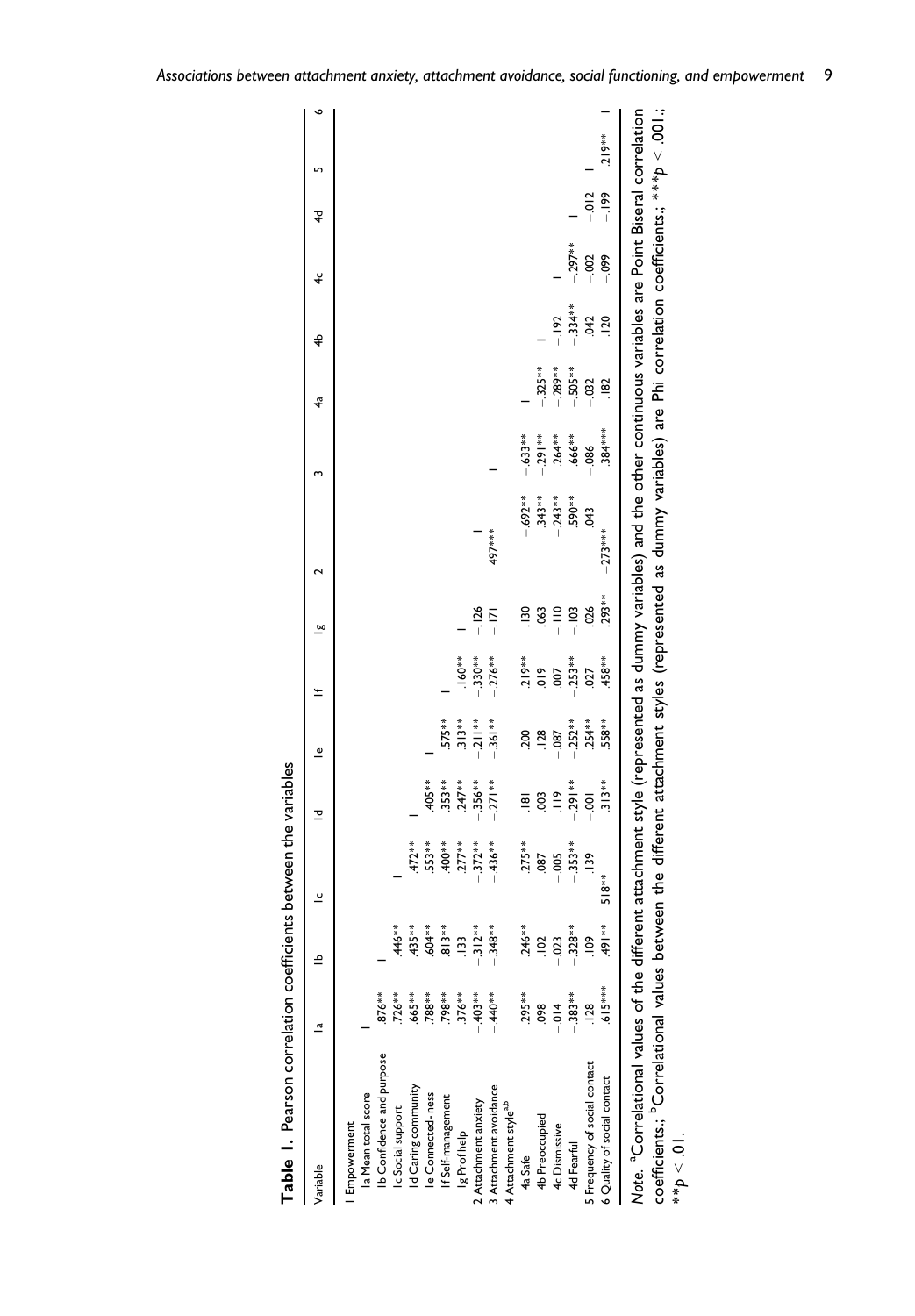|                             | Ь        | SE b | β         |
|-----------------------------|----------|------|-----------|
| Step 1                      |          |      |           |
| Constant                    | 1.723    | .197 |           |
| Frequency of social contact | $-0.004$ | .030 | $-.009$   |
| Quality of social contact   | 0.433    | .046 | $.617***$ |
| Step 2                      |          |      |           |
| Constant                    | 2.648    | .287 |           |
| Frequency of social contact | 0.005    | .028 | .011      |
| Quality of social contact   | 0.352    | .047 | $.501***$ |
| Attachment avoidance        | $-0.123$ | .058 | $-.155*$  |
| Attachment anxiety          | $-0.099$ | .037 | $-.189**$ |

Table 2. Regression model for predicting empowerment scores (NEL, outcome variable) from the frequency of social contact, the reported quality of social contact, and attachment (predictor variables)

Note.  $R^2 = .38$  for Step 1;  $R^2 = .46$  for Step 2 ( $ps < .001$ ).

 $*p<.05$ ;  $*p<.01$ ;  $**p<.001$ . b represents unstandardized regression weights, SE b the standard error for the unstandardized regression weights and  $\beta$  indicates the standardized regression weights.

with previous studies (Berry et al., 2007; Carr, Hardy, & Fornells-Ambrojo, 2018; Korver-Nieberg, Berry, Meijer, de Haan, & Ponizovsky, 2015), our results suggest that a majority of people with SMI have an insecure attachment style and are therefore prone to difficulties in trusting and relying on others and themselves. Notably, our results suggest that this influences the degree of empowerment. Indeed, the prediction of empowerment scores was improved when the two dimensions attachment anxiety (i.e. model of self) and attachment avoidance (i.e. model of other) were added to measurements of social functioning. In the final model, attachment anxiety, attachment avoidance, and quality of social contact were significant predictors, while frequency of social contact was not. With regard to empowerment, this indicates that attachment is a distinct and important component of satisfying social contact, not merely a function of it.

Our results suggest that low attachment anxiety – in other words, a person's sense of self as capable, competent, and having something to offer in relation to significant others – is an important requisite for empowerment. This highlights the importance of reciprocity and equality in social relationships as a vital complement to the more one-sided nature of 'standing alongside' and offering support (Tew et al., 2012). For as long as social contacts are characterized by the latter, the working models of the fragile, unlovable self and the strong, knowing other may be confirmed – thereby verifying the characterizing tendency in attachment anxiety to depend on others for personal validation, acceptance, and approval. As this might, in turn, stimulate feelings of being dependent on others, it would stand in the way of developing a sense of autonomy and agency that is essential for empowerment (Mancini, 2007; Nelson, Lord, & Ochocka, 2001). Hence, a degree of mutuality and equality within relationships is important to improving one's sense of selfworth (Tew, 2013; Wyder & Bland, 2014). This supports the view that a functional sense of self or identity is an important factor in recovery, and in facilitating effective coping and mobilization of support (Davidson & Strauss, 1992; Tait & Birchwood, 2004).

The negative predictive value of attachment avoidance on empowerment indicates that the process of empowerment is also interfered by a pattern in which a person downplays the importance of close relationships, has little confidence in others, and defensively denies the need for their support. If people do not trust others' goodwill and strive to maintain emotional distance, they will be unable to build safe social relationships,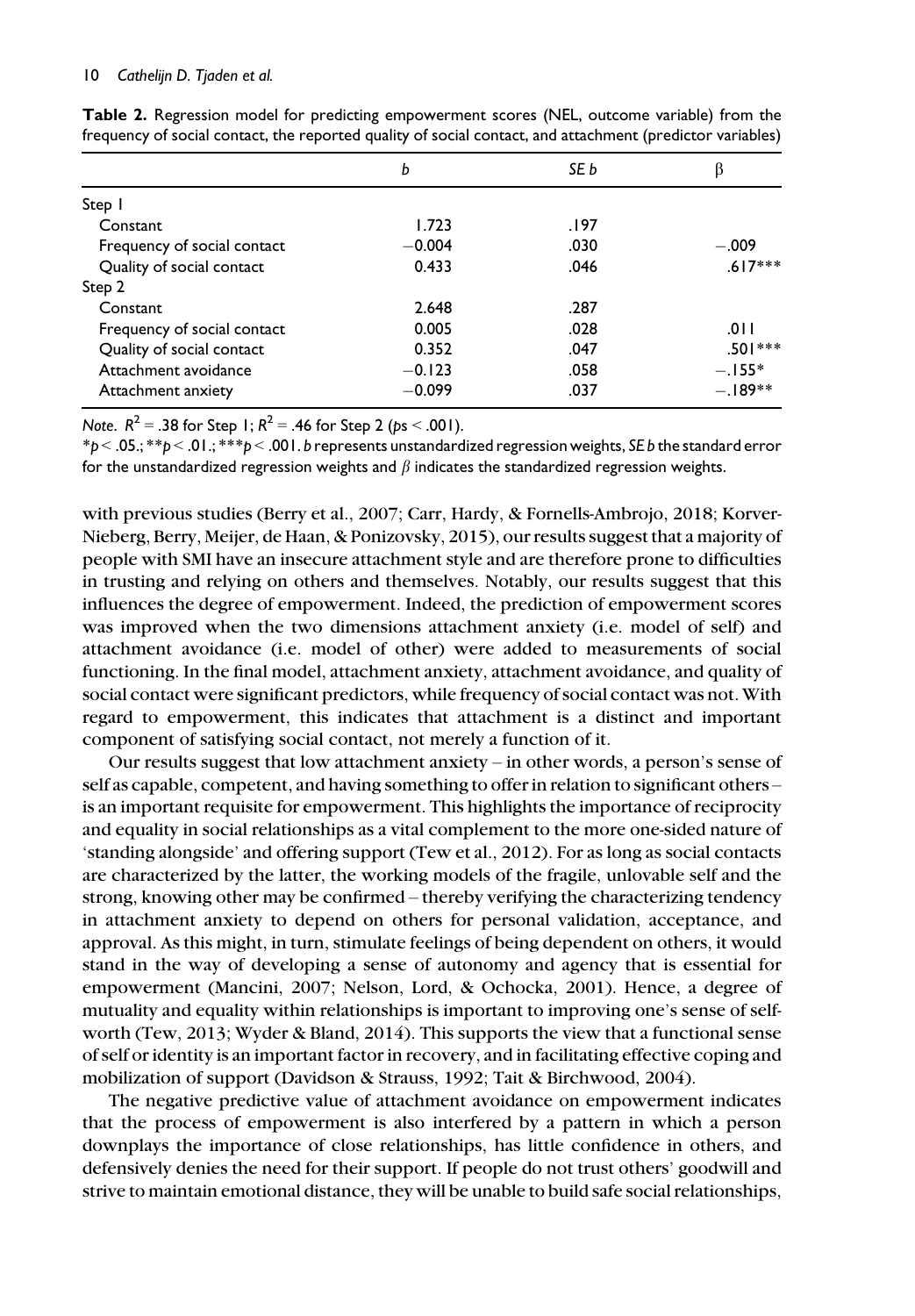thus discarding potential sources of support. This reinforces the notion that empowerment is not the same as being able to do everything independently, but involves actively choosing to let others in, ask for help, and develop trust in them (Davidson et al., 2008; Pernice-Duca, 2010; Zimmerman, 1995). Indeed, a crucial part of recovery is choosing to move towards rather than away from others (Corrigan et al., 1999).

#### **Implications**

In short, our results show that relational views of the self and others are substantial components in facilitating empowerment. This has several theoretical and clinical implications for working towards empowerment for people with SMI. Most importantly, rather than working with individual members, an attachment framework would emphasize the importance of increasing empowerment through a focus on relationships within social systems. Hence, by creating a secure base that facilitates connectedness within this system and exploration outside of it; treatment and care would focus on shifting the mutual attachment relationships within a social system towards greater security (Byng-Hall, 2008). Hereby, working with attachment relations is a way of perpetuating the role of the interpersonal world in treatment and care. Both individual treatments (Levy et al., 2006) as well as family attachment interventions that target the family attachment system as a framing device (Liddle & Schwartz, 2002) describe different ways towards transforming impaired and distorted representations of self and others in order to create security within a social system. The development of bidirectional and supportive relationships is one aspect of such secure base. Moreover, working towards understanding the past from everyone's perspective, expressions of forgiveness and acceptance, and open communication are all essential parts that constitute a secure base, change the mutual relational styles, and have the potential to modify internalized attachment representations (Byng-Hall, 1999; Keiley, 2002; Liddle & Schwartz, 2002; Rutter & Sroufe, 2000; Shaw, Bell, & Gilliom, 2000).

In addition, the notion of epistemic trust might be important in the development of a secure base that is characterized by trustful mutual collaboration partnerships in order to facilitate empowerment. Epistemic trust describes the willingness to accept new information from another person as trustworthy, generalizable, and relevant and it allows individuals to benefit and learn from their (social) environment (Fonagy & Allison, 2014; Fonagy, Luyten, & Allison, 2015; Fonagy, Luyten, Allison, & Campbell, 2017). In other words, in order to be able to develop meaningful partnerships and to turn to others in time of need to make sense of what is happening to us, individuals need a workable level of epistemic trust. To facilitate empowerment by creating attachment safety in a social system, future studies could therefore consider the three communicational systems that are maintained to restore epistemic trust (see Fonagy & Allison, 2014). The notion of epistemic trust constitutes a shift towards a socially oriented perspective and to interventions that target both malignant and beneficial aspects of the environment (Fonagy et al., 2015), and it also emphasizes the importance of a good therapeutic relation. That is, the feeling of being understood, supported, and valued within the therapeutic relation is seen as an essential starting point which makes life outside treatment and care a setting in which new information about oneself and the other can be acquired and internalized (Fonagy & Allison, 2014; Fonagy & Campbell, 2017).

Taken together, we argue that the facilitation of the process of empowerment of the patient should be considered in the context of the interpersonal and social world so that relations with significant others, such as family, friends, and professionals, become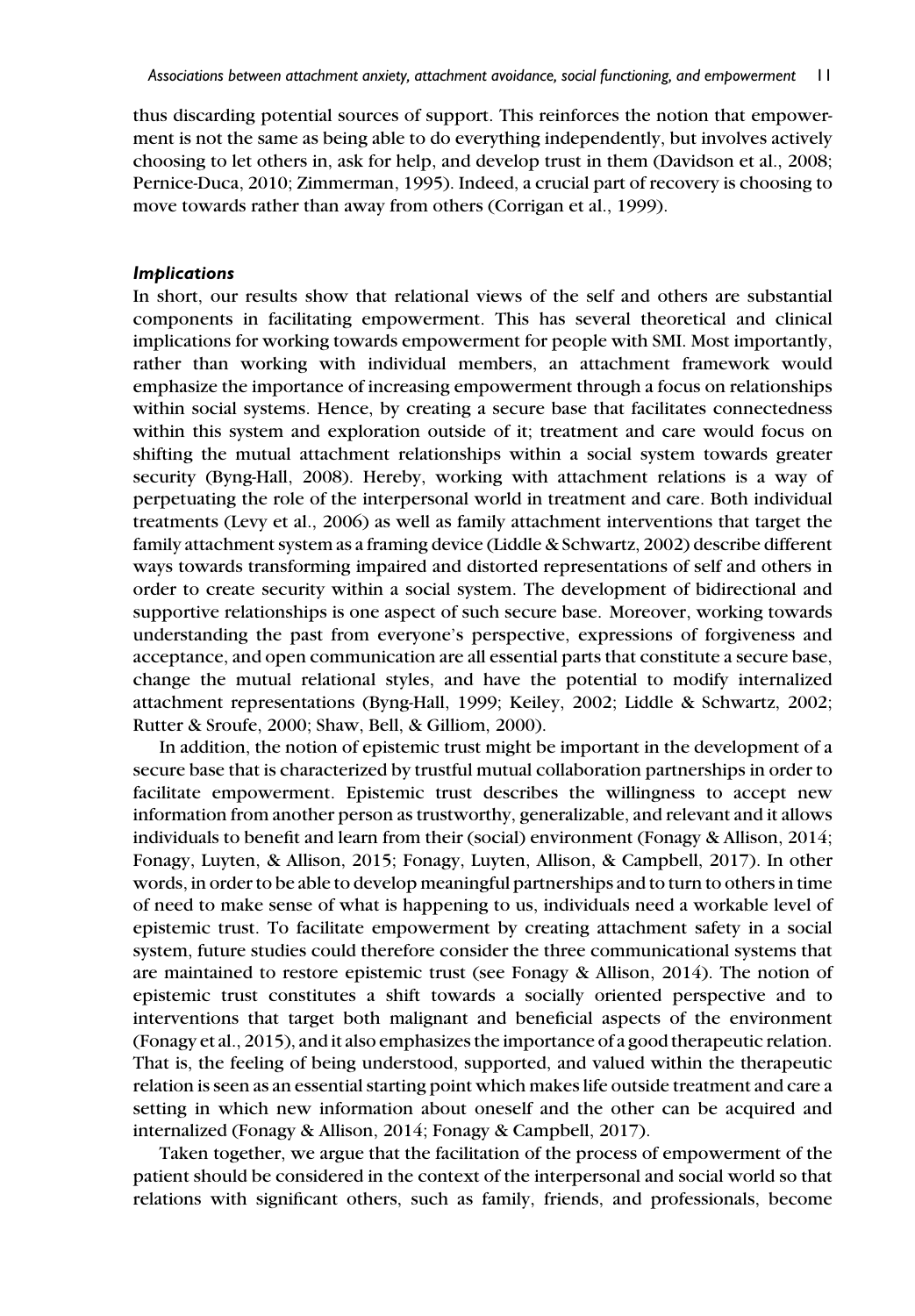meaningful working mechanisms in treatment and care. Importantly, a good therapeutic relation might be fundamental to engage readiness for patients to step into beneficial partnerships with their social environment. Future research can rely on these theoretical advances to further investigate how to establish a social environment that is characterized by safe attachment bonds in order to facilitate empowerment.

According to the social baseline theory (Coan, 2008), developed from the social neuroscience of attachment processes, the human brain evolved in a highly social environment. The presence of other people helps individuals to conserve important and metabolically costly resources. Therefore, rather than conceptualizing human beings as separate entities, it makes more sense to consider social relatedness and its mental correlates as the normal 'baseline' condition (Beckes & Coan, 2011; Coan, 2008; Mikulincer & Shaver, 2012). Using this as a starting point helps us to understand why experiences of separation, loneliness, rejection, abuse, and neglect are so detrimental and distressing, and why restoring functional and safe social relationships is so essential to recovery and empowerment.

#### Limitations

The current findings have to be interpreted in light of the following limitations. First, our findings are based on cross-sectional data, which limits causal conclusions on the influence of changes in attachment for empowerment. Given various promising attempts to revise and modify attachment during treatment (Gillath & Karantzas, 2019; Liddle & Schwartz, 2002; Stavrianopoulos, Faller, & Furrow, 2014; Travis, Bliwise, Binder, & Horne-Moyer, 2001), we would recommend that future studies use longitudinal data to explore whether attachment patterns could indeed be a working mechanism for bringing about changes in empowerment. In addition, applying mediation analyses on longitudinal data would be helpful in order to further investigate whether quality of social contact is in fact a mediator between attachment and empowerment. Also, the effect sizes for attachment dimensions appear rather small, with quality of social support being much larger. This does not invalidate the role of attachment, but does suggest a nesting within a more complex set of factors. Longitudinal data and mediation analysis would be helpful to unravel the different factors that influence empowerment.

Second, psychotic episodes and levels of positive and negative symptoms have been argued to influence attachment styles (Korver-Nieberg, Berry, Meijer, & de Haan, 2014); if the course of illness is more severe, an individual may develop more difficulties in attachment relationships and therefore a more insecure attachment style. For this reason, it is not fully understood whether attachment style is predictive of symptoms of illness, or whether it changes as a result of the illness (Carr et al., 2018; Korver-Nieberg et al., 2014). Our patient sample had a range of diagnoses, including affective and non-affective psychosis, bipolar disorder, and personality disorder. As we did not control for symptomatic levels of any kind, the influence of fluctuating symptoms on attachment scores cannot be ruled out, and require longitudinal studies. Related to this, we did not control for factors potentially influencing the association. Therefore, future studies should include other variables (i.e. depression, loneliness, and having a partner) or apply tighter inclusion/exclusion criteria to further isolate and clarify the effect.

Third, it could be argued that empowerment and attachment – which derive from two different fields of research and practice – are essentially two sides of the same coin, both involving situations and influences that make people feel that they are important and matter to themselves and the world around them. Indeed, we found high correlational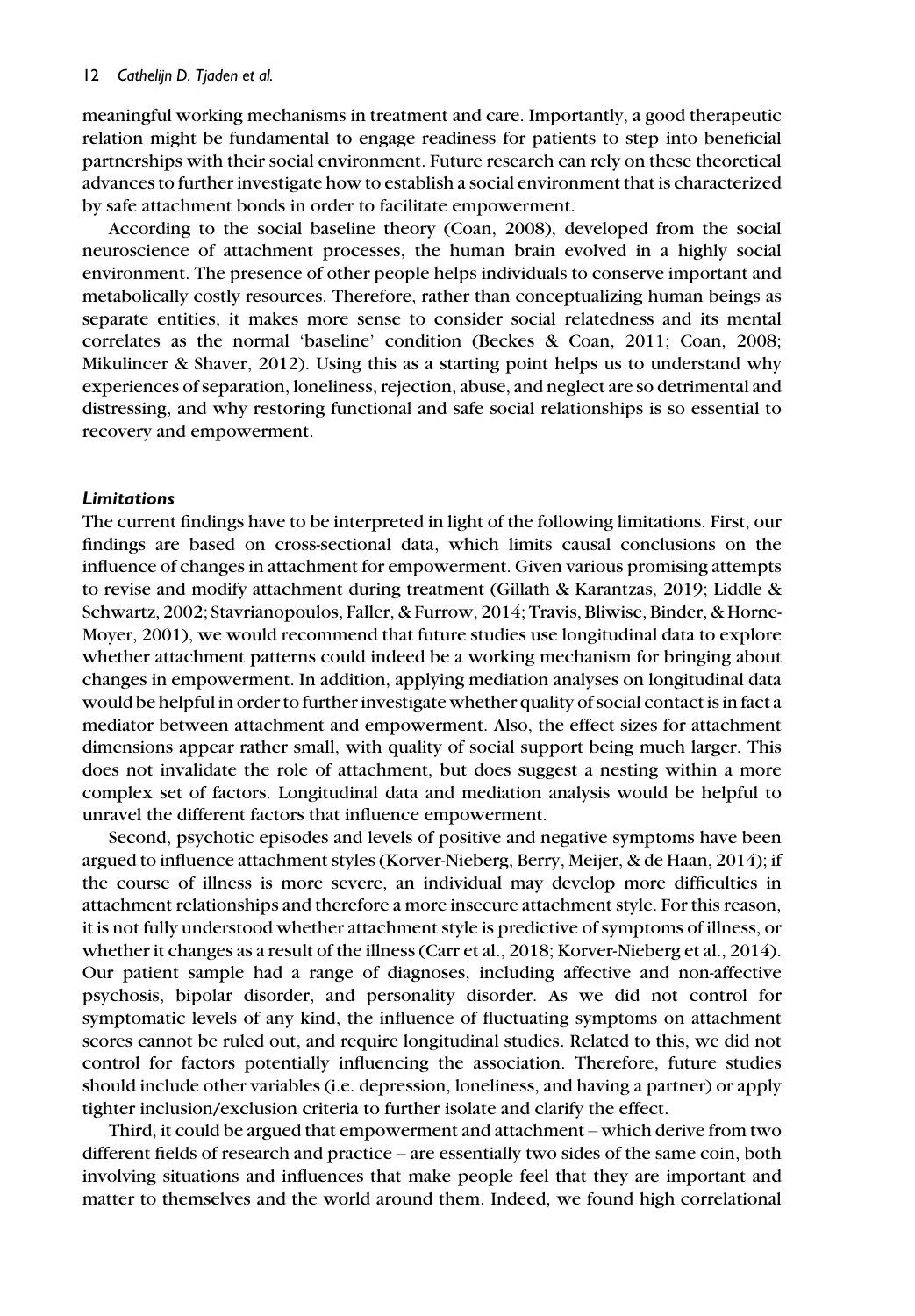values between (the subscales of) the constructs, as reported in Table 1. However, examinations of the items in the two questionnaires made us doubt their similarities. While the RAAS mainly concerns relational distance from and trust in others, the NEL clearly assesses a broader range of areas in life. Some questions concern significant others, support and feeling accepted, while others assess hope for the future, having purpose in life, insight into autobiographical events, and being able to do things that matter. Nevertheless, future research should further investigate the overlap and distinctness of the two constructs.

Lastly, we argue that a two-dimensional method of assessing attachment should be used to include the perspectives of practitioners and significant others (i.e. involved family members and close friends). This would provide insight into the bilateralism of the attachment patterns and the subsequent approach to enhancing attachment safety of the social environment. Indeed, problematic relationship styles may reflect low self-esteem on the part of carers (Kuipers et al., 2006), indicating that, if the relationship is to recover, carers may need support too (Tew et al., 2012). As strengths, resources, and vulnerabilities in the network become visible, insight into the interaction would facilitate system changes.

#### Conclusions

Empowerment is increasingly recognized as an important objective in the treatment and care for people with SMI. Our main finding – that attachment is a consistent predictor of empowerment for people with SMI – is important in the context of its clinical applications, as it indicates the significance of interpersonal processes and behaviours for improving empowerment. We show that a majority of the people with SMI have insecure attachment patterns, and therefore find it difficult to trust and rely on others and themselves. This complicates social interventions and may explain the social difficulties and loneliness that people with SMI experience. In line with attachment theory, it might be important that those in a patient's social environment all develop alternative coping strategies to adjust interpersonal attachment safety. It then follows that to achieve sustainable alterations in empowerment the focus of treatment should be broadened towards system changes. Hereby, our study emphasizes the value of social, contextualized interventions in recovery work for people with SMI.

## Acknowledgements

The authors particularly wish to thank all of participants who took part in the study and the dedicated research team who conducted the interviews. This study was supported by a grant from the 'Stichting tot Steun VCVGZ' (project number: 243) and funding from participating mental health centres. The sponsors did not participate in any way in preparing or performing the study or in writing or reviewing the manuscript.

## Conflicts of interest

All authors declare no conflict of interest.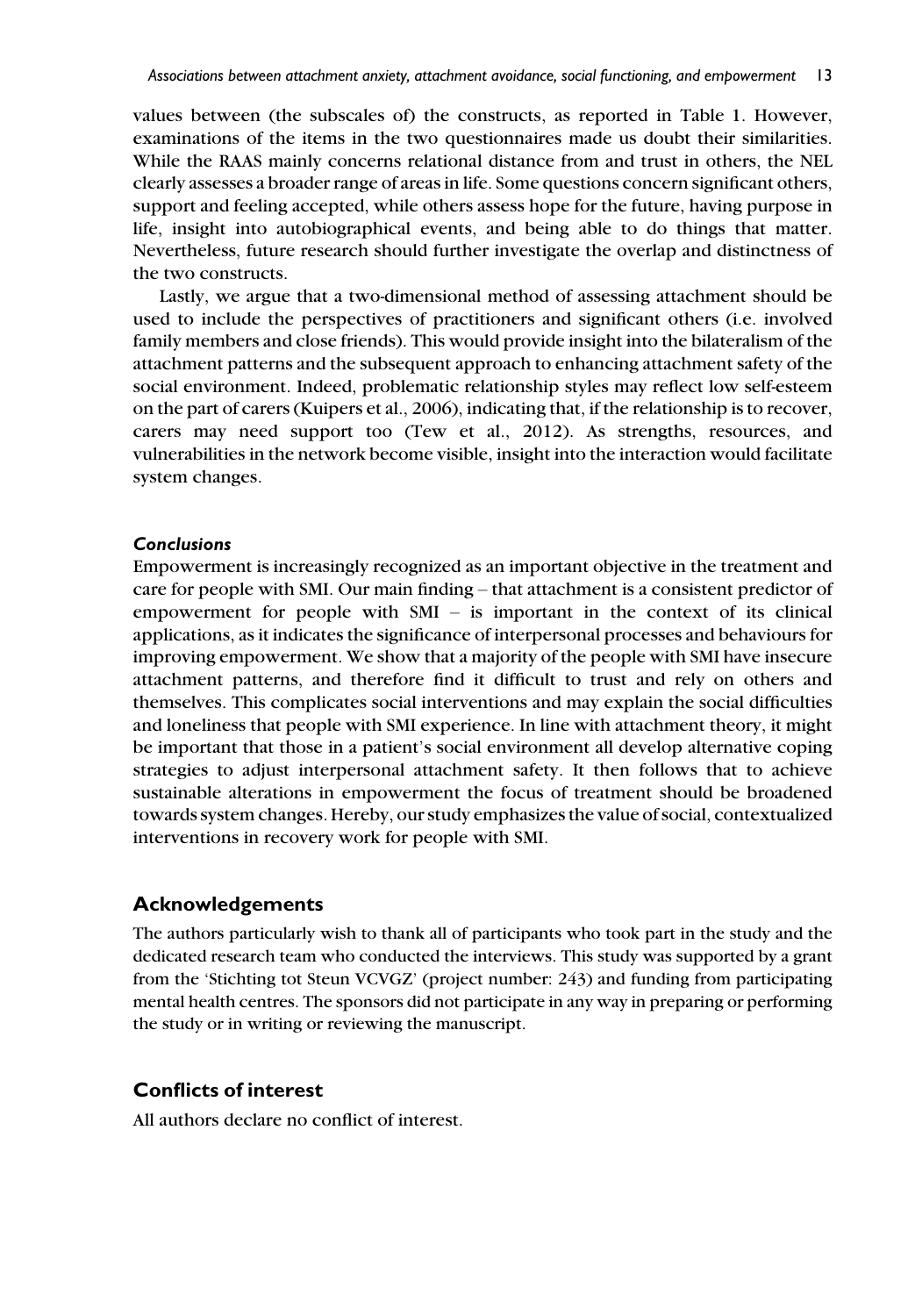# Author contributions

C.D. Tjaden, Ph.D (Conceptualization; Data curation; Formal analysis; Investigation; Methodology; Project administration; Resources; Visualization; Writing – original draft) Niels L. Mulder (Conceptualization; Formal analysis; Funding acquisition; Methodology; Supervision; Validation; Writing – original draft; Writing – review  $\&$  editing) Philippe A.e.g. Delespaul (Conceptualization; Formal analysis; Validation; Writing – review & editing) Arnoud R. Arntz (Conceptualization; Validation; Writing – review & editing) Hans Kroon (Conceptualization; Data curation; Formal analysis; Funding acquisition; Methodology; Resources; Supervision; Validation; Writing – original draft; Writing – review & editing).

# Ethical approval

The protocol and consent procedures were approved before study initiation by the Medical Ethical Committee at VU Medical Centre (IDS: 2017.316). The local ethical Review Boards or Ethical Committees at the participating mental health centres also approved participation.

# Data availability statement

The data that support the findings of this study are available in [Mendeley Data] at http://dx.doi. org/10.17632/wbkc8zghyf.1

# **References**

- Ainsworth, M. D., & Bell, S. M. (1970). Attachment, exploration, and separation: Illustrated by the behavior of one-year-olds in a strange situation. Child Development, 41(1), 49–67. https://doi. org/10.2307/1127388
- Allison, C. J., Bartholomew, K., Mayseless, O., & Dutton, D. G. (2008). Love as a battlefield: Attachment and relationship dynamics in couples identified for male partner violence. Journal of Family Issues, 29(1), 125–150. https://doi.org/10.1177/0192513X07306980
- Alonso, Y., Fernández, J., Fontanil, Y., Ezama, E., & Gimeno, A. (2018). Contextual determinants of psychopathology. The singularity of attachment as a predictor of mental dysfunction. Psychiatry Research, 261, 338–343. https://doi.org/10.1016/j.psychres.2018.01.010
- Anderson, R. M., & Funnell, M. M. (2005). Patient empowerment: Reflections on the challenge of fostering the adoption of a new paradigm. Patient Education and Counseling, 57(2), 153–157. https://doi.org/10.1016/j.pec.2004.05.008
- Anthony, W. A. (1993). Recovery from mental illness: The guiding vision of the mental health service system in the 1990s. Psychosocial Rehabilitation Journal, 16(4), 11. https://doi.org/10.1037/ h0095655
- Aujoulat, I., d'Hoore, W., & Deccache, A. (2007). Patient empowerment in theory and practice: Polysemy or cacophony? Patient Education and Counseling, 66(1), 13–20. https://doi.org/10. 1016/j.pec.2006.09.008
- Barr, P. J., Scholl, I., Bravo, P., Faber, M. J., Elwyn, G., & McAllister, M. (2015). Assessment of patient empowerment-a systematic review of measures. PLoS One, 10(5), e0126553. https://doi.org/ 10.1371/journal.pone.0126553
- Bartholomew, K., & Horowitz, L. M. (1991). Attachment styles among young adults: A test of a four category model. Journal of Personality and Social Psychology, 61(2), 226. https://doi.org/10. 1037/0022-3514.61.2.226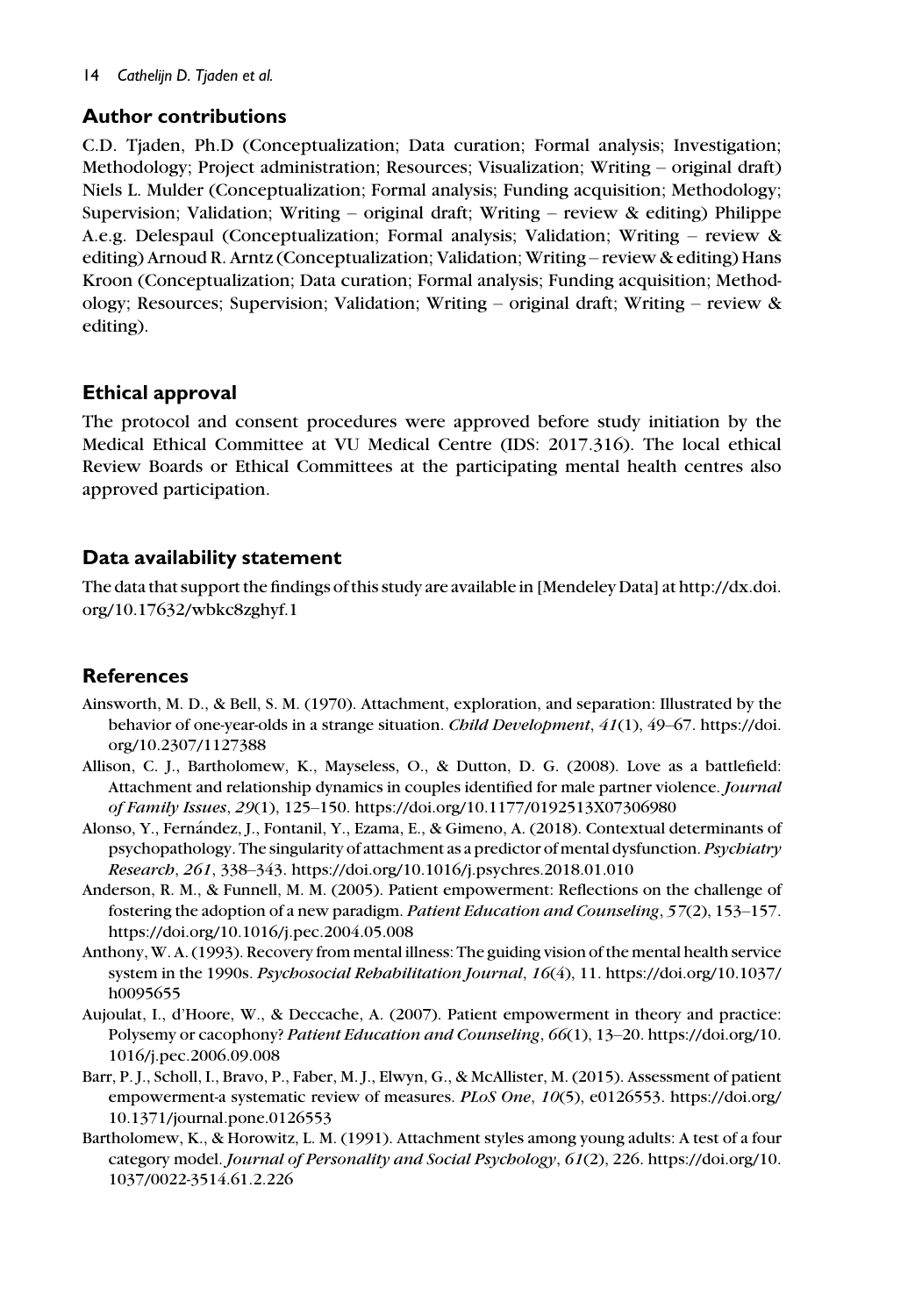- Beckes, L., & Coan, J. A. (2011). Social baseline theory: The role of social proximity in emotion and economy of action. Social and Personality Psychology Compass, 5, 976–988. https://doi.org/ 10.1111/j.1751-9004.2011.00400.x
- Bellack, A. (2005). Scientific and consumer models of recovery in schizophrenia: Concordance, contrasts, and implications. Schizophrenia Bulletin, 32, 432–442. https://doi.org/10.1093/sc hbul/sbj044
- Berry, K., Barrowclough, C., & Wearden, A. (2007). A review of the role of adult attachment style in psychosis: Unexplored issues and questions for further research. Clinical Psychology Review, 27, 458–475. https://doi.org/10.1016/j.cpr.2006.09.006
- Berry, K., Barrowclough, C., & Wearden, A. (2008). Attachment theory: A framework for understanding symptoms and interpersonal relationships in psychosis. Behaviour Research and Therapy, 46, 1275–1282. https://doi.org/10.1016/j.brat.2008.08.009
- Boevink, W., Kroon, H., Delespaul, P., & Van Os, J. (2016). Empowerment according to persons with severe mental illness: Development of the Netherlands empowerment list and its psychometric properties. Open Journal of Psychiatry, 7(1), 18–30. https://doi.org/10.4236/ojpsych.2017. 71002
- Bowlby, J. (1958). The nature of the child's tie to his mother. International Journal of Psycho Analysis, 39, 350–373.
- Bowlby, J. (1969). Attachment and loss: Vol. 1. Attachment. New York, NY: Basic Books.
- Boydell, J., McKenzie, K., Van Os, J., & Murray, R. M. (2002). The social causes of schizophrenia: An investigation into the influence of social cohesion and social hostility-report of a pilot study. Schizophrenia Research, 53(3), 264. https://doi.org/10.1007/s00127-004-0789-6
- Brennan, K. A., Clark, C. L., & Shaver, P. R. (1998). Self-report measurement of adult attachment: An integrative overview. In J. A. Simpson & W. S. Rholes (Eds.), Attachment theory and close relationships (pp. 46–76). New York, NY: Guilford Press.
- Bucci, S., Emsley, R., & Berry, K. (2017). Attachment in psychosis: A latent profile analysis of attachment styles and association with symptoms in a large psychosis cohort. Psychiatry Research, 247, 243–249. https://doi.org/10.1016/j.psychres.2016.11.036
- Byng-Hall, J. (1999). Family and couple therapy: Toward greater security. In J. Cassidy & P. R. Shaver (Eds.), Handbook of attachment: Theory, research, and clinical applications (pp. 625–645). New York, NY: The Guilford Press.
- Byng-Hall, J. (2008). The crucial roles of attachment in family therapy. Journal of Family Therapy, 30(2), 129–146. https://doi.org/10.1111/j.1467-6427.2008.00422.x
- Carr, S. C., Hardy, A., & Fornells-Ambrojo, M. (2018). Relationship between attachment style and symptom severity across the psychosis spectrum: A meta-analysis. Clinical Psychology Review, 59, 145–158. https://doi.org/10.1016/j.cpr.2017.12.001
- Cattaneo, L. B., & Chapman, A. R. (2010). The process of empowerment: A model for use in research and practice. American Psychologist, 65(7), 646. https://doi.org/10.1037/a0018854
- Chamberlin, J. (1997). A working definition of empowerment. Psychiatric Rehabilitation Journal, 20(4), 43–46. https://doi.org/10.1007/s10728-007-0067-3
- Chou, C. C., & Chronister, J. A. (2012). Social tie characteristics and psychiatric rehabilitation outcomes among adults with serious mental illness. Rehabilitation Counseling Bulletin, 55(2), 92–102. https://doi.org/10.1177/0034355211413139
- Coan, J. A. (2008). Toward a neuroscience of attachment. In J. Cassidy & P. R. Shaver (Eds.), Handbook of attachment: Theory, research, and clinical applications (pp. 241–265). New York, NY: The Guilford Press.
- Collins, N. L. (1996). Working models of attachment: Implications for explanation, emotion, and behavior. Journal of Personality and Social Psychology, 71, 810. https://doi.org/10.1037/ 0022-3514.71.4.810
- Collins, N. L., & Feeney, B. C. (2000). A safe haven: An attachment theory perspective on support seeking and caregiving in intimate relationships. Journal of Personality and Social Psychology, 78, 1053. https://doi.org/10.1037/0022-3514.78.6.1053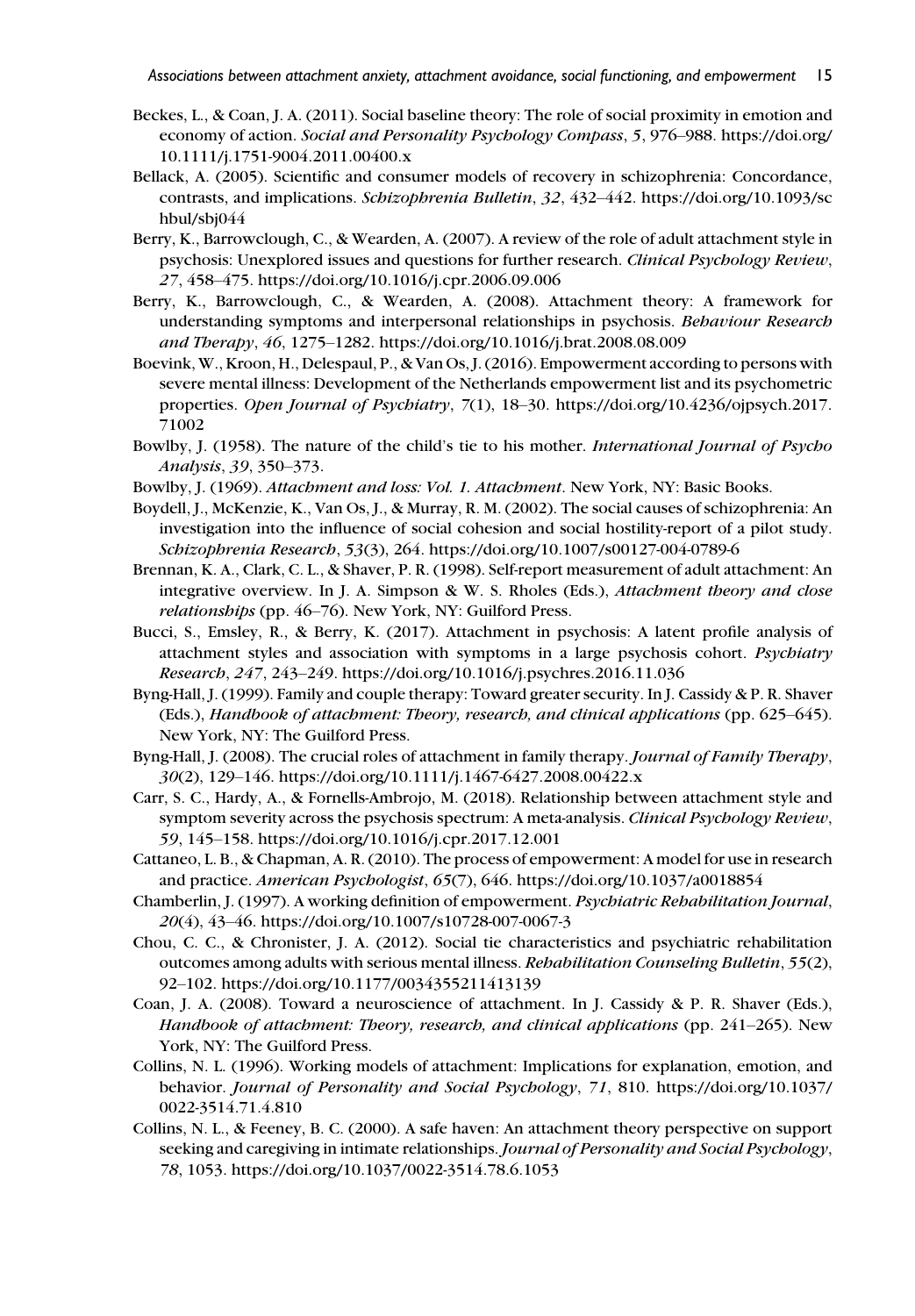- Collins, N. L., & Feeney, B. C. (2004). Working models of attachment shape perceptions of social support: Evidence from experimental and observational studies. Journal of Personality and Social Psychology, 87, 363. https://doi.org/10.1037/0022-3514.87.3.363
- Collins, N. L., Ford, M. B., Guichard, A. C., & Allard, L. M. (2006). Working models of attachment and attribution processes in intimate relationships. Personality and Social Psychology Bulletin, 32 (2), 201–219. https://doi.org/10.1177/0146167205280907
- Corrigan, P. W., Faber, D., Rashid, F., & Leary, M. (1999). The construct validity of empowerment among consumers of mental health services. Schizophrenia Research, 38(1), 77–84. https://d oi.org/10.1016/s0920-9964(98)00180-7
- Corrigan, P. W., Giffort, D., Rashid, F., Leary, M., & Okeke, I. (1999). Recovery as a psychological construct. Community Mental Health Journal, 35(3), 231–239. https://doi.org/10.1023/a: 1018741302682
- Corrigan, P. W., & Phelan, S. M. (2004). Social support and recovery in people with serious mental illnesses. Community Mental Health Journal, 40, 513–523. https://doi.org/10.1007/s10597- 004-6125-5
- Crawford, T. N., John Livesley, W., Jang, K. L., Shaver, P. R., Cohen, P., & Ganiban, J. (2007). Insecure attachment and personality disorder: A twin study of adults. European Journal of Personality, 21(2), 191–208. https://doi.org/10.1002/per.602
- Dagan, O., Facompré, C. R., & Bernard, K. (2018). Adult attachment representations and depressive symptoms: A meta-analysis. Journal of Affective Disorders, 236, 274–290. https://doi.org/10. 1016/j.jad.2018.04.091
- Davidson, L., Andres-Hyman, R., Bedregal, L., Tondora, J., Frey, J., & Kirk, Jr, T. A. (2008). From "double trouble" to "dual recovery": Integrating models of recovery in addiction and mental health. Journal of Dual Diagnosis, 4(3), 273–290. https://doi.org/10.1080/15504260802072396
- Davidson, L., Borg, M., Marin, I., Topor, A., Mezzina, R., & Sells, D. (2005). Processes of recovery in serious mental illness: Findings from a multinational study. American Journal of Psychiatric Rehabilitation, 8(3), 177–201. https://doi.org/10.1080/15487760500339360
- Davidson, L., O'Connell, M. J., Tondora, J., Lawless, M., & Evans, A. C. (2005). Recovery in serious mental illness: A new wine or just a new bottle? Professional Psychology: Research and Practice, 36, 480. https://doi.org/10.2975/31.1.2007.23.31
- Davidson, L., & Strauss, J. S. (1992). Sense of self in recovery from severe mental illness. British Journal of Medical Psychology, 65(2), 131–145. https://doi.org/10.1111/j.2044-8341.1992.tb 01693.x
- Delespaul, P. H., & van Weeghel, J. & EPA Consensus Group (2013). Consensus regarding the definition of persons with severe mental illness and the number of such persons in the Netherlands. Tijdschrift Voor Psychiatrie, 55, 427–438. PMID: 23864410.
- Dixon, L. B., Dickerson, F., Bellack, A. S., Bennett, M., Dickinson, D., Goldberg, R. W., ... Peer, J. (2009). The 2009 schizophrenia PORT psychosocial treatment recommendations and summary statements. Schizophrenia Bulletin, 36(1), 48–70. https://doi.org/10.1093/schbul/sbp115
- Dozier, M., Lomax, L., Tyrrell, C. L., & Lee, S. W. (2001). The challenge of treatment for clients with dismissing states of mind. Attachment & Human Development,  $3(1)$ ,  $62-76$ . https://doi.org/10. 1080/14616730122704
- Fonagy, P., & Allison, E. (2014). The role of mentalizing and epistemic trust in the therapeutic relationship. Psychotherapy, 51(3), 372. https://doi.org/10.1037/a0036505
- Fonagy, P., & Campbell, C. (2017). Mentalizing, attachment and epistemic trust: How psychotherapy can promote resilience. Psychiatria Hungarica, 32(3), 283–287.
- Fonagy, P., Luyten, P., & Allison, E. (2015). Epistemic petrification and the restoration of epistemic trust: A new conceptualization of borderline personality disorder and its psychosocial treatment. Journal of Personality Disorders, 29, 575–609. https://doi.org/10.1521/pedi.2015.29.5.575
- Fonagy, P., Luyten, P., Allison, E., & Campbell, C. (2017). What we have changed our minds about: Part 1. Borderline personality disorder as a limitation of resilience. Borderline Personality Disorder and Emotion Dysregulation, 4, 11. https://doi.org/10.1186/s40479-017-0061-9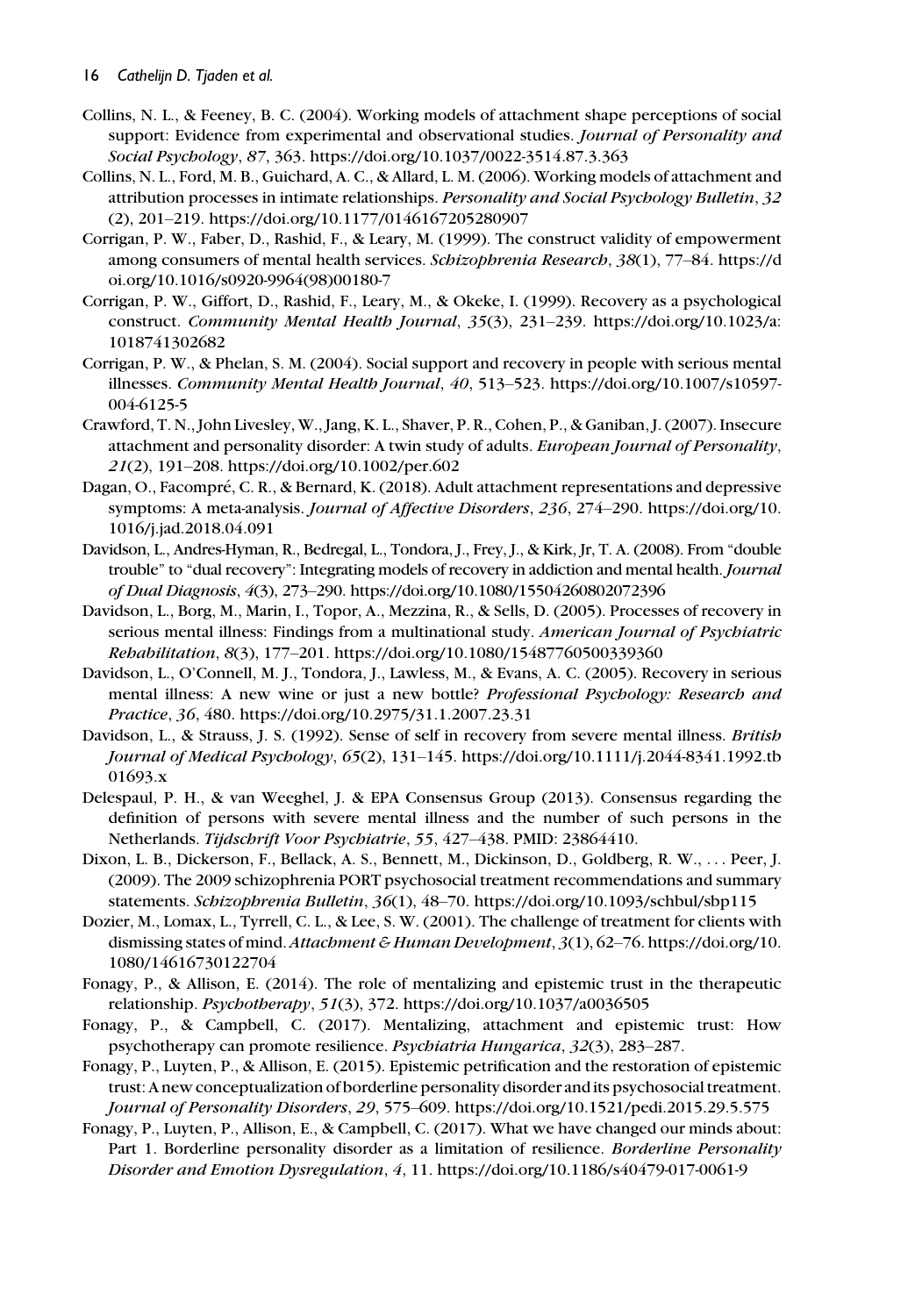- Fraley, R. C., & Shaver, P. R. (2000). Adult romantic attachment: Theoretical developments, emerging controversies, and unanswered questions. Review of General Psychology, 4(2), 132– 154. https://doi.org/10.1037//1089-2680.4.2.132
- Gillath, O., & Karantzas, G. (2019). Attachment security priming: A systematic review. Current Opinion in Psychology, 25, 86–95. https://doi.org/10.1016/j.copsyc.2018.03.001
- Halvorsen, K., Dihle, A., Hansen, C., Nordhaug, M., Jerpseth, H., Tveiten, S., & Joranger, P. (2020). Empowerment in healthcare: A thematic synthesis and critical discussion of concept analyses of empowerment. Patient Education and Counseling, 103, 1263–1271. https://doi.org/10.1016/ j.pec.2020.02.017
- Harder, S. (2014). Attachment in Schizophrenia—implications for research, prevention, and treatment. Schizophrenia Bulletin, 40, 1189–1193. https://doi.org/10.1093/schbul/sbu133
- Hooley, J. M. (2007). Expressed emotion and relapse of psychopathology. Annual Review of Clinical Psychology, 3, 329–352. https://doi.org/10.1146/annurev.clinpsy.2.022305.095236
- Keiley, M. K. (2002). Attachment and affect regulation: A framework for family treatment of conduct disorder. Family Process, 41, 477–493. https://doi.org/10.1111/j.1545-5300.2002.41312.x
- Kinley, J. L., & Reyno, S. M. (2013). Attachment style changes following intensive short-term group psychotherapy. International Journal of Group Psychotherapy, 63(1), 53–75. https://doi.org/ 10.1521/ijgp.2013.63.1.53
- Koenders, J. F., de Mooij, L. D., Dekker, J. M., & Kikkert, M. (2017). Social inclusion and relationship satisfaction of patients with a severe mental illness. International Journal of Social Psychiatry, 63, 773–781. https://doi.org/10.1177/0020764017737572
- Korver-Nieberg, N., Berry, K., Meijer, C. J., & de Haan, L. (2014). Adult attachment and psychotic phenomenology in clinical and non-clinical samples: A systematic review. Psychology and Psychotherapy: Theory, Research and Practice, 87(2), 127–154. https://doi.org/10.1111/papt. 12010
- Korver-Nieberg, N., Berry, K., Meijer, C., de Haan, L., & Ponizovsky, A. M. (2015). Associations between attachment and psychopathology dimensions in a large sample of patients with psychosis. Psychiatry Research, 228(1), 83–88. https://doi.org/10.1016/j.psychres.2015.04. 018
- Kuipers, E., Bebbington, P., Dunn, G., Fowler, D., Freeman, D., Watson, P., ... Garety, P. (2006). Influence of carer expressed emotion and affect on relapse in non-affective psychosis. The British Journal of Psychiatry, 188(2), 173–179. https://doi.org/10.1192/bjp.bp.104.007294
- Leamy, M., Bird, V., Le Boutillier, C., Williams, J., & Slade, M. (2011). Conceptual framework for personal recovery in mental health: Systematic review and narrative synthesis. The British Journal of Psychiatry, 199, 445–452. https://doi.org/10.1192/bjp.bp.110.083733
- Levy, K. N., Meehan, K. B., Kelly, K. M., Reynoso, J. S., Weber, M., Clarkin, J. F., & Kernberg, O. F. (2006). Change in attachment patterns and reflective function in a randomized control trial of transference-focused psychotherapy for borderline personality disorder. Journal of Consulting and Clinical Psychology, 74, 1027. https://doi.org/10.1037/0022-006X.74.6.1027
- Liddle, H. A., & Schwartz, S. J. (2002). Attachment and family therapy: Clinical utility of adolescentfamily attachment research. Family Process, 41, 455–476. https://doi.org/10.1111/j.1545-5300. 2002.41311.x
- Linhorst, D. M., & Eckert, A. (2003). Conditions for empowering people with severe mental illness. Social Service Review, 77(2), 279–305. https://doi.org/10.1086/373909
- Linhorst, D. M., Hamilton, G., Young, E., & Eckert, A. (2002). Opportunities and barriers to empowering people with severe mental illness through participation in treatment planning. Social Work, 47, 425–434. https://doi.org/10.1093/sw/47.4.425
- Mancini, M. A. (2007). The role of self–efficacy in recovery from serious psychiatric disabilities: A qualitative study with fifteen psychiatric survivors. Qualitative Social Work,  $6(1)$ ,  $49-74$ . https://doi.org/10.1177/1473325007074166
- Manning, R. P., Dickson, J. M., Palmier-Claus, J., Cunliffe, A., & Taylor, P. J. (2017). A systematic review of adult attachment and social anxiety. Journal of Affective Disorders, 211, 44–59. https://doi.org/10.1016/j.jad.2016.12.020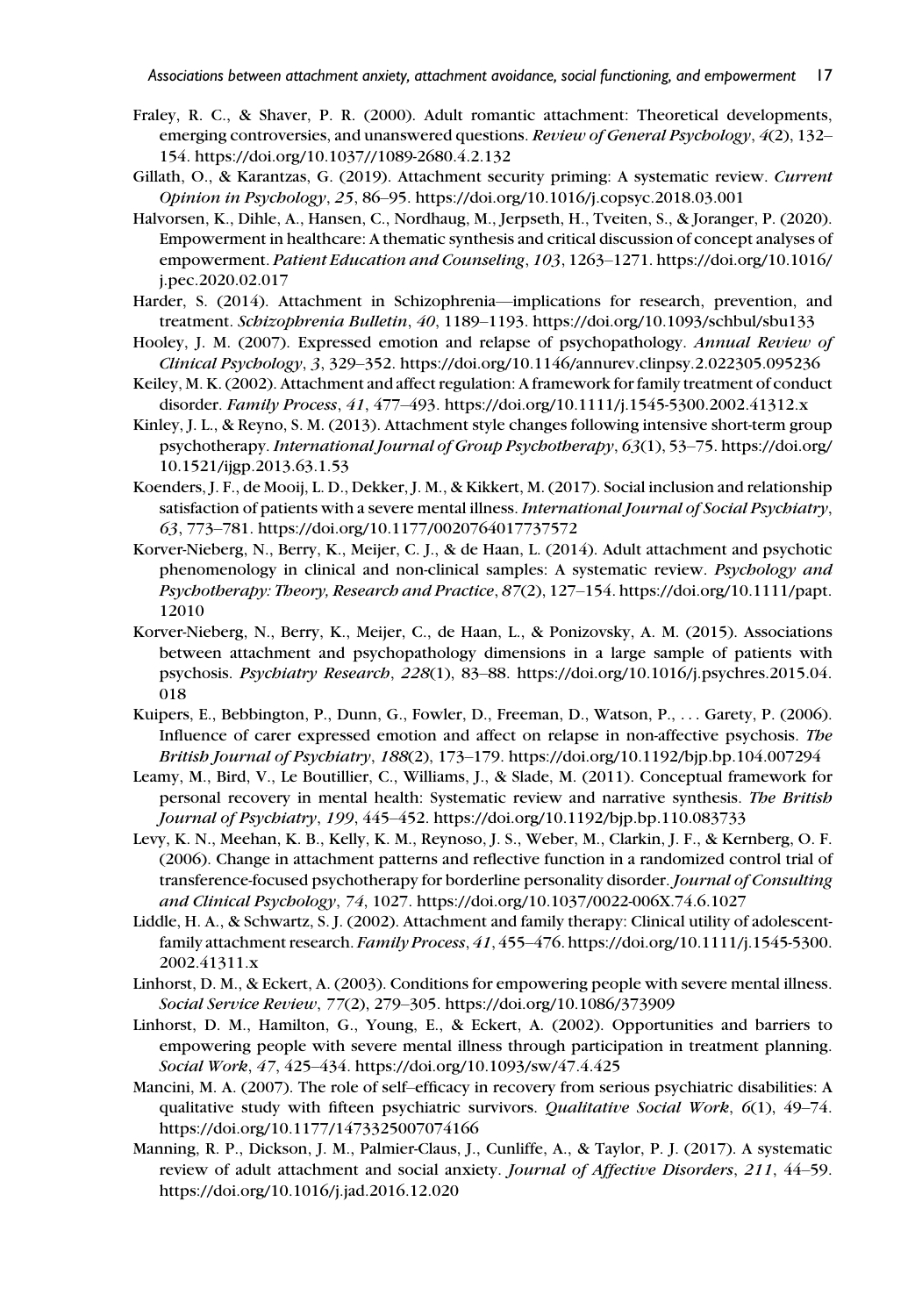- Mezzina, R., Davidson, L., Borg, M., Marin, I., Topor, A., & Sells, D. (2006). The social nature of recovery: Discussion and implications for practice. Archives of Andrology, 9(1), 63–80. https://doi.org/10.1177/030802260807100804
- Mikulincer, M., & Shaver, P. R. (2007). Attachment in adulthood: Structure, dynamics, and change (pp. 405–432). New York, NY: Guilford Press.
- Mikulincer, M., & Shaver, P.R. (2007b). Boosting attachment security to promote mental health, prosocial values, and inter-group tolerance. Psychological Inquiry, 18(3), 139–156. https://doi. org/10.1080/10478400701512646
- Mikulincer, M., & Shaver, P. R. (2012). An attachment perspective on psychopathology. World Psychiatry, 11(1), 11–15. https://doi.org/10.1016/j.wpsyc.2012.01.003
- Nelson, G., Lord, J., & Ochocka, J. (2001). Empowerment and mental health in community: Narratives of psychiatric consumer/survivors. Journal of Community  $\mathcal E$  Applied Social Psychology, 11(2), 125–142. https://doi.org/10.1002/casp.619
- Perese, E. F., & Wolf, M. (2005). Combating loneliness among persons with severe mental illness: Social network interventions' characteristics, effectiveness, and applicability. Issues in Mental Health Nursing, 26, 591–609. https://doi.org/10.1080/01612840590959425
- Perkins, D. D., & Zimmerman, M. A. (1995). Empowerment theory, research, and application. American Journal of Community Psychology, 23, 569–579. https://doi.org/10.1007/ BF02506982
- Pernice-Duca, F. (2010). Family network support and mental health recovery. Journal of Marital and Family Therapy, 36(1), 13–27. https://doi.org/10.1111/j.1752-0606.2009.00182.x
- Priebe, S., Burns, T., & Craig, T. K. (2013). The future of academic psychiatry may be social. The British Journal of Psychiatry, 202(5), 319–320. https://doi.org/10.1192/bjp.bp.112.116905
- Rappaport, J. (1981). In praise of paradox: A social policy of empowerment over prevention. American Journal of Community Psychology, 9(1), 1–25. https://doi.org/10.1007/ BF00896357
- Rutter, M., & Sroufe, L. A. (2000). Developmental psychopathology: Concepts and challenges. Development and Psychopathology, 12(3), 265–296. https://doi.org/10.1017/s0954579400003023
- Schön, U. K., Denhov, A., & Topor, A. (2009). Social relationships as a decisive factor in recovering from severe mental illness. International Journal of Social Psychiatry, 55, 336–347. https://d oi.org/10.1177/0020764008093686
- Shaver, P. R., & Mikulincer, M. (2002). Attachment-related psychodynamics. Attachment & Human Development, 4(2), 133–161. https://doi.org/10.1080/14616730210154171
- Shaw, D. S., Bell, R. Q., & Gilliom, M. (2000). A truly early starter model of antisocial behavior revisited. Clinical Child and Family Psychology Review, 3(3), 155–172. https://doi.org/10. 1023/A:1009599208790
- Slade, M. (2009). Personal recovery and mental illness: A guide for mental health professionals, Cambridge, UK: Cambridge University Press.
- Slade, M., Amering, M., Farkas, M., Hamilton, B., O'Hagan, M., Panther, G., ... Whitley, R. (2014). Uses and abuses of recovery: Implementing recovery-oriented practices in mental health systems. World Psychiatry, 13(1), 12–20. https://doi.org/10.1002/wps.20084
- Soundy, A., Stubbs, B., Roskell, C., Williams, S. E., Fox, A., & Vancampfort, D. (2015). Identifying the facilitators and processes which influence recovery in individuals with schizophrenia: A systematic review and thematic synthesis. Journal of Mental Health, 24(2), 103-110. https://d oi.org/10.3109/09638237.2014.998811
- Spaniol, L., Wewiorski, N. J., Gagne, C., & Anthony, W. A. (2002). The process of recovery from schizophrenia. International Review of Psychiatry, 14, 327–336. https://doi.org/10.1080/ 0954026021000016978
- Stavrianopoulos, K., Faller, G., & Furrow, J. L. (2014). Emotionally focused family therapy: Facilitating change within a family system. Journal of Couple & Relationship Therapy, 13(1), 25–43. https://doi.org/10.1080/15332691.2014.865976